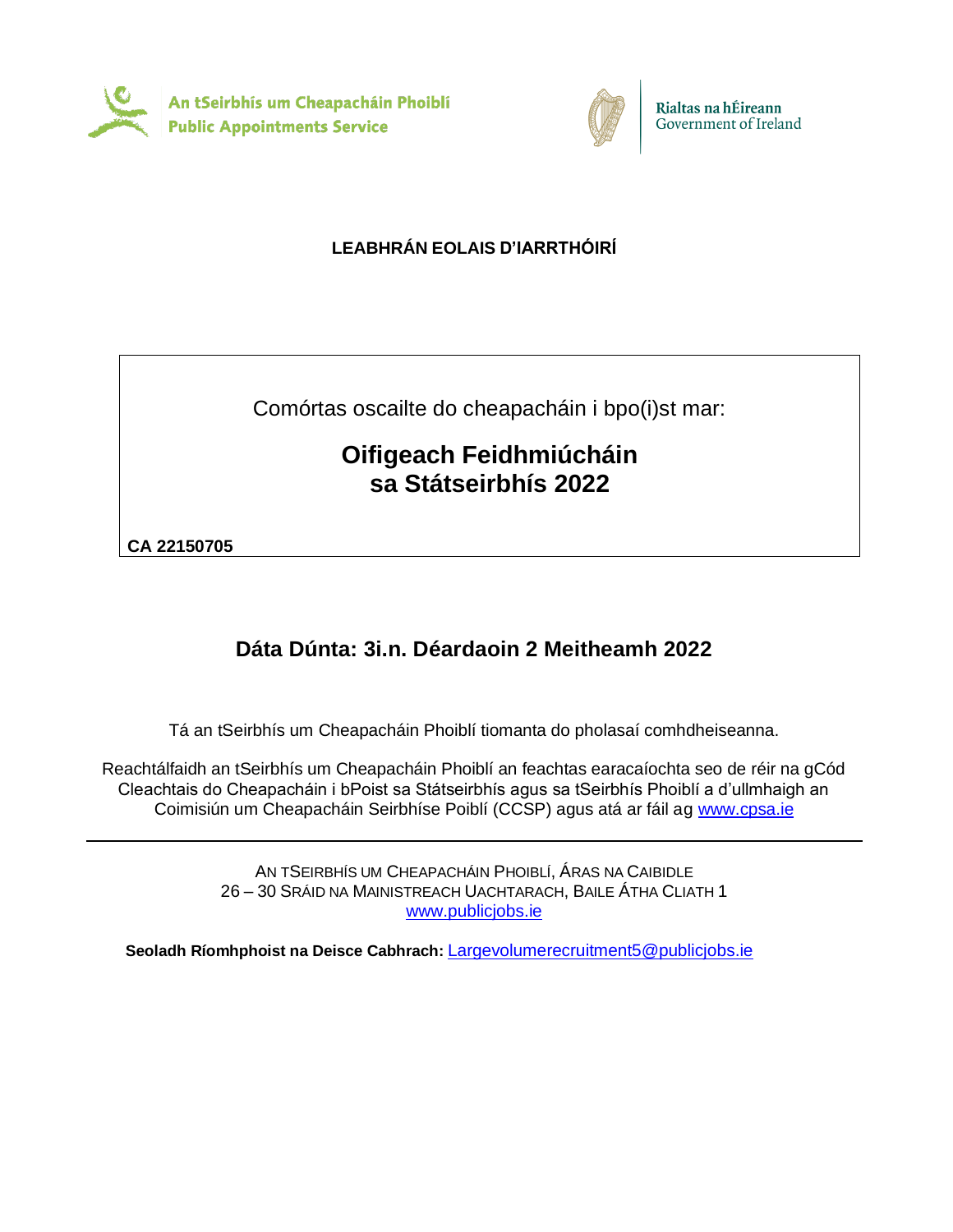

# **Poist d'Oifigigh Feidhmiúcháin sa Státseirbhís 2022**

# **Réamhrá**

Tá an Státseirbhís ag croílár shochaí na hÉireann. Bíonn tionchar ag gach ní a dhéanaimid ar ár dtír agus, níos tábhachtaí fós, ar mhuintir na tíre. Is institiúid láidir agus iontaofa muid, atá ag freastal ar mhuintir na hÉireann ó bunaíodh an Stát. Le déanaí, tá ról tábhachtach á ghlacadh ag an Státseirbhís maidir le tacú le freagairt an Rialtais ar riachtanais an náisiúin le linn na paindéime. Cé go bhfuil na dúshláin atá roimh an Státseirbhís inniu difriúil ó na dúshláin a bhí ann nuair a bunaíodh an Stát, tá ár bpríomhluachanna mar an gcéanna.

Is eagraíocht mhór agus chasta í Státseirbhís na hÉireann, ina bhfuil beagnach 42,000 duine fostaithe i níos nó ná 40 Roinn agus Oifig Rialtais, a bhfuil freagrachtaí éagsúla acu chun tacú leis an Rialtas trí roghanna beartais agus reachtaíocht a fhorbairt chun dul i ngleic le ceisteanna móra náisiúnta, chun an tseirbhís phoiblí i gcoitinne a chomhordú, chun cabhrú leis an ngeilleagar a bhainistiú agus chun seirbhísí a sholáthar don phobal.

Tá [Straiéis Athnuachana na Státseirbhíse 2030](https://www.gov.ie/en/publication/efd7f-civil-service-renewal-2030/) ina straitéis uaillmhianach 10 mbliana don Státseirbhís. Cuirfear an Straitéis i bhfeidhm trí shraith de phleananna gnímh 3 bliana ina leagfar amach na spriocanna agus na tionscnaimh áirithe a úsáidfear chun gach ceann dár dtosaíochtaí straitéiseacha a chur chun cinn chun Státseirbhís ionchuimsitheach, ardfheidhmíochta, atá tiomanta, solúbtha, ina bhfuil éagsúlacht le brath agus atá réidh chun dul i ngleic leis na dúshláin atá ann cheana féin agus na dúshláin a thiocfaidh chun cinn amach anseo a chinntiú.

Nuair a chuireann an Státseirbhís na pleananna seo i gcrích agus nuair a léiríonn sí go bhfuil sí tiomanta do chaighdeáin na seirbhíse poiblí, is féidir léi eagraíocht ina bhfuil éagsúlacht le brath inti ach atá comhaontaithe, níos gairmiúla, níos freagrúla, níos oscailte agus níos cuntasaí a chruthú, a chothaíonn muinín in Éirinn agus go hidirnáisiúnta.

Is féidir go mbeadh sé riachtanach do chomhlachtaí Státseirbhíse, ó am go ham, folúntais a líonadh do phoist lánaimseartha bhuana d'Oifigigh Feidhmiúcháin a d'fhéadfadh teacht chun cinn in ionaid éagsúla ar fud na tíre.Is í an tSeirbhís um Cheapacháin Phoiblí (SCP) an comhlacht lárnach earcaíochta don tSeirbhís Phoiblí agus don Státseirbhís agus is í an tSCP a reáchtálfaidh an próiseas roghnaithe don chomórtas seo. Bunóidh an tSCP painéal de dhaoine a bhfuil na cáilíochtaí cuí acu chun folúntais a líonadh a d'fhéadfadh tarlú sa Státseirbhís.

Cuireann an Státseirbhís gairm an-sásúil agus éagsúil ar fáil d'iarrthóirí oiriúnacha, ina bhfuil téarmaí agus coinníollacha iomaíocha.

Tá gach fostóir sa státseirbhís tiomanta do lucht saothair ina bhfuil cuimsiú agus éagsúlacht chun tosaigh a chur chun cinn, ar léiriú é ar Éirinn an lae inniu agus ar na daoine a bhfreastalaímid orthu. Déanaimid ár ndícheall cultúr ina bhfuil na deiseanna céanna ar fáil do bhaill foirne agus ina mbraitheann siad compordach agus muiníneach san ionad oibre a chruthú.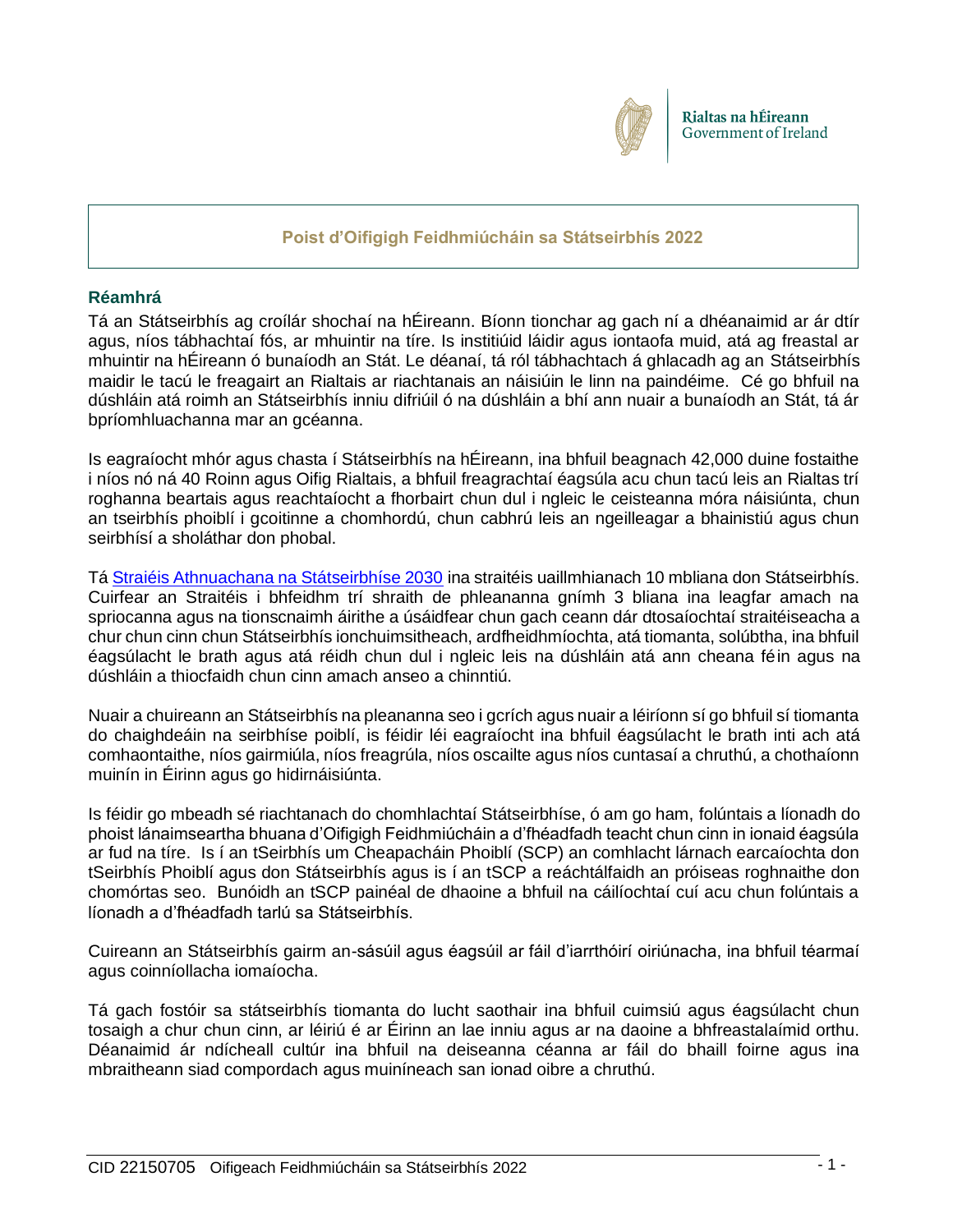# **An Ról**

Tá Oifigigh Feidhmiúcháin fostaithe i ngach Roinn/Oifig Rialtais ina bhfuil réimse freagrachtaí feidhmiúcháin. Is é grád an Oifigigh Feidhmiúcháin an grád bunleibhéil ag leibhéal na bainistíochta sóisearaí sa Státseirbhís (Féach ar **Aguisín 1**).

Déanann Oifigigh Feidhmiúcháin anailís chriticiúil ar mholtaí agus ar thuarascálacha, agus déanann siad imscrúdú ar chásanna neamhchoitianta casta a dteastaíonn cinneadh uatha. Bíonn obair agus gníomhaíochtaí éagsúla ar siúl ag Oifigigh Feidhmiúcháin agus san áireamh tá na nithe seo a leanas: taighde a dhéanamh agus moltaí a dhréachtú maidir le beartas agus maidir le reachtaíocht; obair an bhainisteora shóisearaigh a dhéanamh i Ranna Rialtais, a bheith freagrach as obair a bhainistiú agus, tar éis taithí a fháil, as foireann mhór agus acmhainní eile a bhainistiú; a bheith ag plé go díreach le baill den phobal maidir leis na seirbhísí a chuireann an Státseirbhís ar fáil dóibh.

Nuair atá Oifigigh Feidhmiúcháin á n-earcú, tuigeann an tSeirbhís um Cheapacháin Phoiblí gur féidir go rachadh cuid mhaith díobh siúd a cheaptar ar aghaidh chuig poist shinsearacha sa Státseirbhís. Dá bharr seo, lorgaímid daoine a thaispeánann an cumas freagracht ard a ghlacadh i mbainistíocht na seirbhíse poiblí agus maidir le hanailís a dhéanamh ar cheisteanna beartais phoiblí.

Le bheith éifeachtach sa ról mar Oifigeach Feidhmiúcháin sa Státseirbhís, ní mór d'iarrthóirí:

- suim a bheith acu i ngnóthaí poiblí agus a bheith dírithe ar choincheap na seirbhíse poiblí;
- an cumas daoine agus acmhainní a phleanáil agus a eagrú chun spriocanna a bhaint amach;
- tuiscint agus comhbhá a bheith acu agus iad ag déileáil le daoine eile agus a bheith in ann daoine a mhealladh agus iad i dteagmháil leo;
- a bheith in ann a chinntiú go gcomhlíontar gach tasc ar ardchaighdeán;
- a bheith toilteanach smaointe agus eolas a roinnt le daoine, chun toradh ar leith a bhaint amach;
- suim a bheith acu oibriú mar bhall d'fhoireann;
- an cumas ábhar a scríobh go soiléir, go gairid, go cuimsitheach agus go mealltach;
- tiomanta do thorthaí ar ardchaighdeán a bhaint amach;
- in ann tionscnaíocht a úsáid nuair is cuí;
- in ann athbhreithniú cuimsitheach a dhéanamh ar réimsí neamhghnácha casta agus moltaí cuí a dhéanamh.

# **Poist ina bhfuil gá le scileanna speisialtachta Gaeilge**

Tá an Státseirbhís tiomanta go hiomlán dá dualgais faoi Acht na dTeangacha Oifigiúla a chomhlíonadh. Tá sé beartaithe folúntais a tharlaíonn ina bhfuil sé riachtanach réimse iomlán seirbhísí a sholáthar trí Ghaeilge (Oibrí Dátheangach) a líonadh ón gcomórtas seo. Chuige sin, is féidir le daoine a bhfuil Gaeilge líofa acu agus a chomhlíonann na critéir cháilitheachta ar fad thíos a spéis a shonrú ar an bhfoirm iarratais.

Beidh ar iarrthóirí a léiríonn a spéis agus a fhaigheann cuireadh chuig na staideanna deiridh den phróiseas roghnaithe trialacha áirithe a dhéanamh trí mheán na Gaeilge, m.sh. agallamh agus scrúdú scríofa, sula gcuirfí iad faoi mheas do phost. Ní mór dóibh an caighdeán riachtanach a bhaint amach sa Ghaeilge, .i. a léiriú go bhfuil Leibhéal B2, ar a laghad, bainte amach acu ar [chreat](http://www.publicjobs.ie/publicjobs/publication/document/Self_Assessment_Framework.pdf)  [féinmheasúnaithe-Europass](http://www.publicjobs.ie/publicjobs/publication/document/Self_Assessment_Framework.pdf)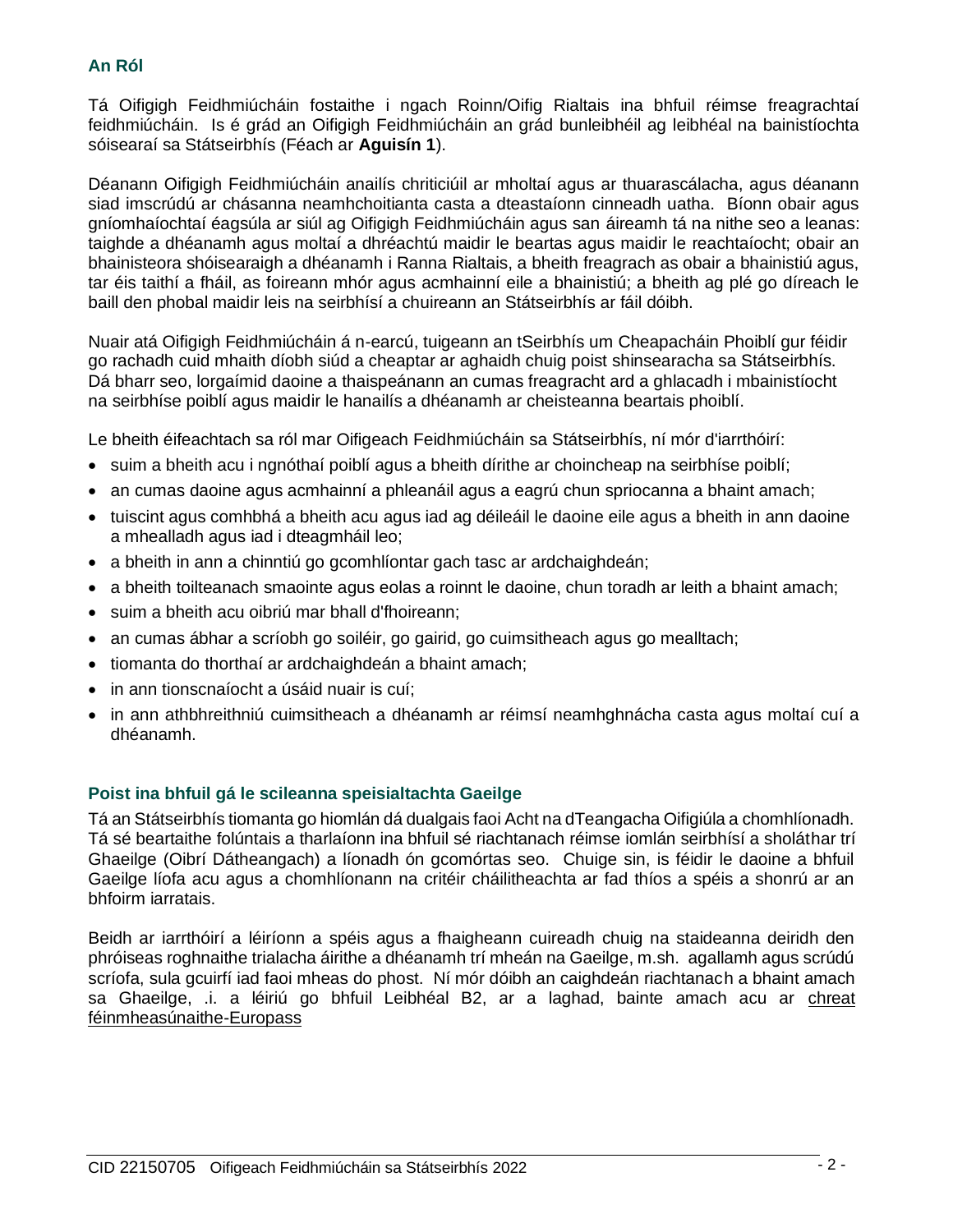# **Riachtanais Cháilitheachta**

**Ní mór** d'iarrthóir na riachtanais seo a leanas uilig a chomhlíonadh ar an dáta dúnta, an **2 Meitheamh 2022** chun dul san iomaíocht:

1.

- (i) cáilíocht ag Leibhéal 7, ar a laghad, ar Chreat Náisiúnta na gCáilíochtaí a bheith acu; *nó*
- (ii) grád D, ar a laghad, sa Mhatamaitic agus sa Ghaeilge nó sa Bhéarla ag an ngnáthleibheál i scrúdú Bunaithe na hArdteistiméireachta (nó má rinne siad an scrúdú i ndiaidh 2017, grád O6 san Ardteistiméireacht), grád C (nó má rinne siad an scrúdú i ndiaidh 2017, grád H4 san Ardteistiméireacht) i gcúig ábhar, ar a laghad, ag an Ardleibhéal nó cáilíocht a bheith acu atá, i dtuairim na Seirbhíse um Cheapacháin Phoiblí, ar aon chéim leis sin, ó thaobh leibhéal agus méid na foghlama atá ar aon chéim, ar a laghad, nó níos airde; .i. cáilíocht atá ar aon chéim le Mórdhámhachtain ag Leibhéal 5 nó níos airde ar Chreat Náisiúnta na gCáilíochtaí de chuid Dhearbhú Cáilíochta agus Cáilíochtaí Éireann. *Féach ar cháipéis treorach maidir leis an gcaoi ar féidir leat a chinntiú go bhfuil an cháilíocht chuí agat sula gcuireann tú iarratas isteach* – **[cliceáil anseo](https://www.publicjobs.ie/restapi/documents/Qualifications_Guidelines_Irish.pdf)** – *nó*
- (iii) gach scrúdú i mBliain 1 de chlár trí nó ceithre bliana as a dtiocfaidh cáilíocht ag Leibhéal 7, ar a laghad, ar Chreat Náisiúnta na gCáilíochtaí de chuid Dhearbhú Cáilíochta agus Cáilíochtaí Éireann a bheith comhlíonta agus pas faighte iontu; *nó*
- (iv) ag obair mar Státseirbhíseach agus seirbhís dhá bhliain ar a laghad déanta agat agus **cúig** ábhar faighte agat i Scrúdú Bunaithe na hArdteistiméireachta (Matamaitic agus Gaeilge nó Béarla san áireamh), trí cinn acu ag Grád C ar a laghad (nó tar éis 2017 grád H4 san Ardteistiméireacht) ag an Ardleibhéal, ba chóir na cinn eile a bheith ar Ghrád D ar a laghad (nó tar éis 2017 grád O6 san Ardteistiméireacht) ag an ghnáth-leibhéal); nó pas faighte agat i scrúdú(uithe) a ghlacfaidh an tSeirbhís um Cheapacháin Phoiblí leis a bheith ar aon chaighdeán ar a laghad leis an Ardteistiméireacht Bhunaithe.

# **agus**

2. Na hinniúlachtaí atá riachtanach don phost, agus atá leagtha amach in Aguisín 2, a léiriú.

NÓTA: Is féidir nach gcinnteofar cáilíochtaí/cáilitheacht go dtí an chéim dheireanach sa phróiseas; mar sin, i gcás iarrthóirí nach bhfuil na riachtanais iomlána acu, **ar an dáta atá luaite thuas** agus a théann ar aghaidh lena n-iarratas, tá siad ag cur costais/dua gan ghá orthu féin agus ní thairgfear post dóibh san fheachtas seo.

Bí ar an eolas, le do thoil, nach féidir leis an tSeirbhís um Cheapacháin Phoiblí comhairle a thabhairt faoi cháilíochtaí/cháilitheacht an duine mura gcuirtear iad faoi mheas mar gheall ar líon na n-iarratas. Ní mór don iarrthóir a chinntiú go bhfuil na riachtanais cháilitheachta a luaitear thuas acu. Tá sé de cheart ag an tSeirbhís um Cheapacháin Phoiblí a shocrú ag staid ar bith nach bhfuil iarrthóir cáilithe má cheapann siad nach bhfuil an cháilitheacht/cáilíochtaí riachtanacha acu m.sh. ón bhfoirm iarratais a cuireadh isteach. Beidh ar iarrthóirí atá á gcur faoi mheas tar éis staid dheiridh an phróisis roghnaithe fianaise i ndoiciméid a thabhairt faoina gcáilitheacht, cáilíochtaí san áireamh.

Is féidir go dtógfar amach as an gcomórtas am ar bith aon iarrthóir nach bhfuil in ann a léiriú go bhfuil na cáilíochtaí riachtanacha acu. Ní hionann cuireadh chuig scrúdú, cuireadh chun agallaimh nó chuig aon ghné den phróiseas roghnaithe agus a rá go bhfuil iarrthóir incháilithe.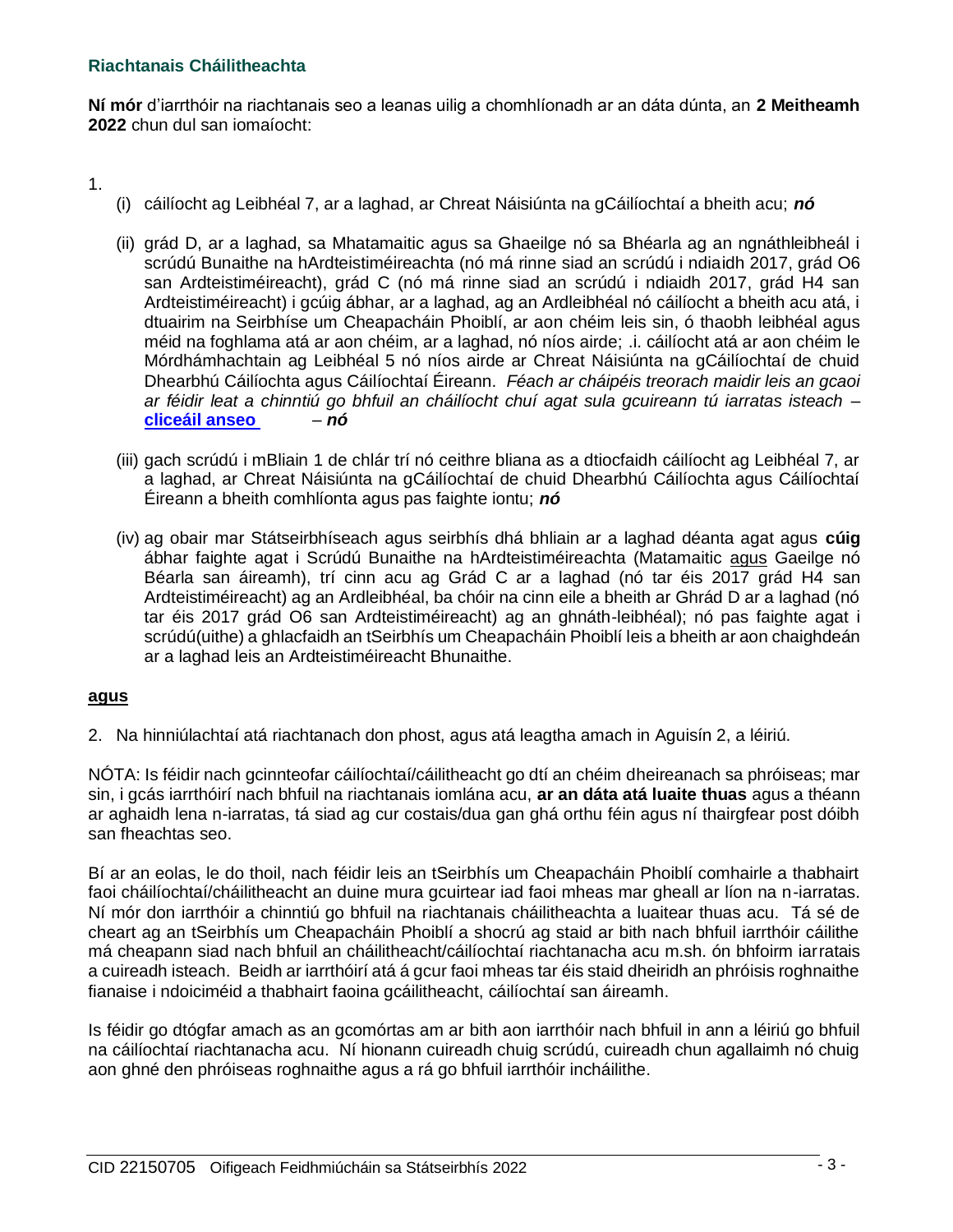#### **Critéir Cháilitheachta sa Bhreis**

#### **Sláinte & Dea-Cháil**

Ní mór sláinte mhaith a bheith ag iarrthóirí, ní mór dóibh a bheith in ann a gcuid oibre a dhéanamh agus ní mór dea-cháil a bheith orthu. Beidh ar dhaoine atá faoi mheas do phost dearbhú sláinte agus carachtair a shíniú. Lorgófar teistiméireachtaí. Tá imréiteach slándála speisialta ag teastáil do phoist áirithe agus ní mór foirm a chomhlíonadh ionas gur féidir leis na Gardaí scrúdú a dhéanamh uirthi. Sa chás go mbeadh coimhlint leasa ann, is féidir nach gcuirfí iarrthóirí faoi mheas do phoist áirithe.

#### **Riachtanais Saoránachta**

Ní mór d'Iarrthóir Incháilithe a bheith:

- (a) Ina s(h)aoránach den Limistéar Eacnamaíoch Eorpach (LEE). Is iad tíortha an Aontais Eorpaigh chomh maith leis an Íoslainn, an Lichtinstéin agus an Iorua tíortha an LEE; nó
- (b) Ina s(h)aoránach den Ríocht Aontaithe (RA); nó
- (c) Ina s(h)aoránach den Eilvéis, de réir an chomhaontaithe idir an AE agus an Eilvéis maidir le saorghluaiseacht daoine; nó
- (d) Ina s(h)aoránach neamh-LEE, atá ina c(h)éile nó ina p(h)áiste de chuid saoránaigh LEE nó saoránaigh den RA nó saoránaigh Eilvéiseaigh agus a bhfuil víosa stampa 4 acu; nó
- (e) Ina dhuine ar tugadh cosaint idirnáisiúnta dóibh de réir an Achta um Chosaint Idirnáisiúnta, 2015, nó ina b(h)all teaghlaigh a bhfuil sé de cheart acu fanacht sa Stát de thoradh athaontaithe teaghlaigh agus a bhfuil víosa stampa 4 acu nó
- (f) Ina s(h)aoránach neamh-LEE, atá ina t(h)uismitheoir de chuid páiste atá ina s(h)aoránach LEE agus a bhfuil cónaí orthu i mballstát de chuid an LEE nó sa RA nó san Eilvéis agus a bhfuil víosa stampa 4 acu.

#### **Ní mór d'iarrthóirí a bheith incháilithe roimh an dáta a ndéantar tairiscint ar phost ar bith.**

Ní mór d'iarrthóirí aon fhostaíocht a bhí acu sa státseirbhís nó sa tseirbhís phoiblí a lua, é a lua má ghlac siad páirt i scéim dheonach iomarcaíochta nó scoir ar bith agus/nó é lua má tá siad ag fáil pinsin scoir de bharr drochshláinte. Mura ndéantar é sin, d'fhéadfaí pionós a chur i bhfeidhm.

### **Comhaontú Comhchoiteann: Íocaíochtaí Iomarcaíochta do Sheirbhísigh Phoiblí**

Thug litir ón Roinn Caiteachais Phoiblí agus Athchóirithe den 28 Meitheamh 2012 chuig Oifigigh Phearsanra isteach Comhaontú Comhchoiteann a socraíodh idir an Roinn Caiteachais Phoiblí agus Athchóirithe agus Coiste Seirbhísí Poiblí an ICTU maidir le hÍocaíochtaí Iomarcaíochta ex-gratia do Sheirbhísigh Phoiblí, le bheith i bhfeidhm ón 1 Meitheamh 2012. Tá sé mar choinníoll den Chomhaontú Comhchoiteann nach mbeidh daoine a ghlacann leis an gcomhaontú i dteideal fostaíochta arís sa tseirbhís phoiblí ó aon chomhlacht seirbhíse poiblí (mar a shainmhínítear sna hAchtanna um Bearta Airgeadais Éigeandála ar Mhaithe le Leas an Phobail, 2009 – 2011) ar feadh tréimhse de 2 bhliain ó chríochnaigh an fhostaíocht. Beidh ar dhaoine a bhain leas as an Scéim Dheonach Luathscoir seo agus a d'éireodh leo sa chomórtas seo a dteidlíocht a chruthú (críoch le tréimhse gan bheith i dteideal).

#### **Scéim Dhreasaithe Luathscoir (SDL):**

Tá sé mar choinníoll den Scéim Dhreasaithe Luathscoir (SDL), mar atá leagtha amach i gCiorclán 12/09 na Roinne Airgeadais, nach féidir le daoine ar scor, faoin Scéim sin, iarratas a dhéanamh ar phost eile san fhostaíocht chéanna nó sa rannán céanna. Mar sin, ní féidir le daoine dá leithéid atá ar scor iarratas a dhéanamh ar an bpost seo.

#### **Ciorclán (7/2010) na Roinne Sláinte agus Leanaí:**

Thug Ciorclán 7/2010 na Roinne Sláinte den 1 Samhain 2010 Scéim Spriocdhírithe Luathscoir Dheonach agus Scéimeanna Deonacha Iomarcaíochta (SDI) isteach. Tá sé mar choinníoll den Scéim Dheonach Luathscoir nach mbeidh daoine a bhaineann leas as an scéim i dteideal a bheith fostaithe arís in earnáil na sláinte poiblí nó sa tSeirbhís Phoiblí i gcoitinne nó i bhforas a fhaigheann maoiniú i bpáirt nó go hiomlán ó airgead poiblí. Tá an cosc céanna ar athfhostaíocht i bhfeidhm faoin SDI ach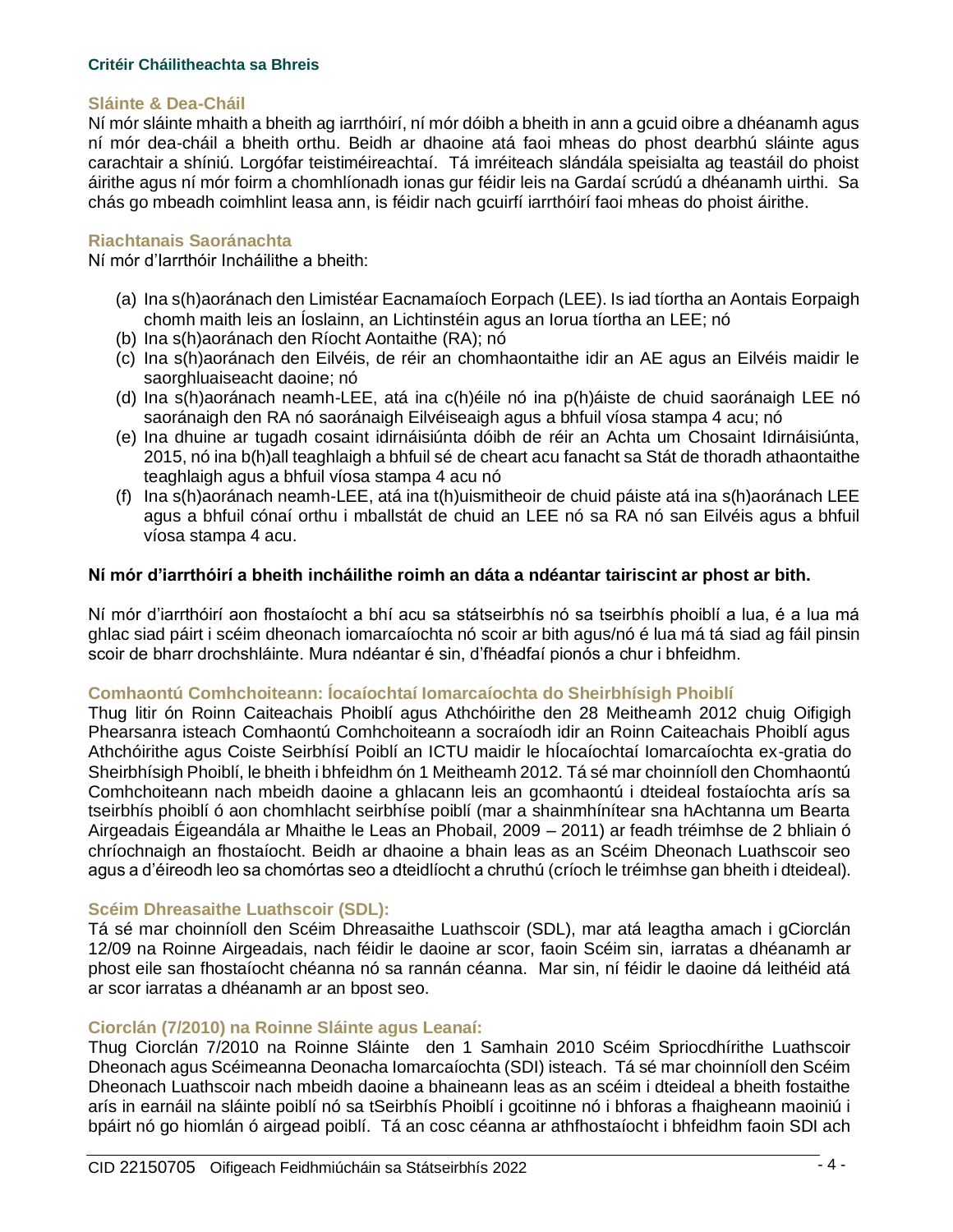go maireann an tréimhse choiscthe 7 mbliana. Níl duine ar bith a ghlac páirt sa SDL i dteideal iarratas a dhéanamh ar an gcomórtas. Beidh ar dhaoine a ghlac leis an SDI agus a dteidlíocht a chruthú (críoch le tréimhse gan bheith i dteideal) má éiríonn leo sa chomórtas seo.

# **(Litir LG(P) 05/2013) na Roinne Comhshaoil, Pobal agus Rialtais Áitiúil**

Chuir Imlitir LG (P) 06/2013 na Roinne Comhshaoil, Pobal agus Rialtais Áitiúil Scéim Dheonach Luathscoir i bhfeidhm d'Údaráis Áitiúla. De réir théarmaí an *Chomhaontaithe: Íocaíochtaí iomarcaíochta do Sheirbhísigh Phoiblí* den 28 Meitheamh 2012, mar a shonraítear thuas, is coinníoll den SDL sin nach mbeidh fostaithe i dteideal a bheith fostaithe arís i bhforas Seirbhíse Poiblí ar bith [mar a shainmhínítear sna hAchtanna um Bearta Airgeadais Éigeandála ar Mhaithe leis an Phobal 2009 – 2011 agus san Acht um Pinsin na Seirbhíse Poiblí (Scéim Aonair agus Forálacha Eile), 2012] ar feadh tréimhse de dhá bhliain ón dáta a fhágann siad faoin Scéim seo. Beidh na coinníollacha seo i bhfeidhm sa chás go mbaintear feidhm as seirbhís ar bhonn conartha (mar chonraitheoir nó mar fhostaí de chonraitheoir).

# **Dearbhú:**

Beidh ar iarrthóirí a dheimhniú ar ghlac siad páirt roimhe seo i scéim dhreasaithe luathscoir de chuid na Seirbhíse Poiblí. Beidh ar iarrthóirí chomh maith aon teidlíocht atá acu ar shochar pinsin Státseirbhíse (trí íocaíocht nó trí leasú) ó aon fhostaíocht eile de chuid na Seirbhíse Poiblí a dhearbhú agus/nó má fuair siad íocaíocht in ionad maidir le seirbhís i bhfostaíocht sa tSeirbhís Phoiblí.

#### **Príomhchoinníollacha Seirbhíse**

#### **Ginearálta**

Ceapachán i bpost buan sa Státseirbhís atá ann atá faoi réir ag Achtanna Rialaithe na Státseirbhíse, 1956 go dtí 2005, ag an Acht um Bainistíocht na Seirbhíse Poiblí (Earcaíocht agus Ceapacháin), 2004, agus ag cibé Acht eile atá i bhfeidhm idir an dá linn i dtaca leis an Státseirbhís.

### **Tuarastal**

Tá an Scála Tuarastail don phost (i bhfeidhm ón 1 Feabhra 2022) mar seo a leanas:

# **Oifigeach Feidhmiúcháin (RPP)**

|  |  |  | $€31,698$ $€33,509$ $€34,531$ $€36,526$ $€38,315$ $€40,044$ $€41,768$ $€43,455$ |  |
|--|--|--|---------------------------------------------------------------------------------|--|
|  |  |  | €45,160 €46,817 €48,526 €49,658 €51,270(IFS1) €52,894(IFS2)                     |  |

Tá an ráta RPP i bhfeidhm nuair a chaithfidh an duine Ranníocaíocht Phearsanta Phinsin (nó ranníocaíocht phríomhscéime, mar a thugtar uirthi chomh maith) a dhéanamh, de réir rialacha a bpríomhscéime/a scéime pearsanta aoisliúntais. Ní hionann sin agus an ranníocaíocht a dhéantar mar bhall de scéim do Chéilí agus do Leanaí, nó na Ranníocaíochtaí Aoisliúntais Eile.

Beidh ráta eile i gceist mura gcaithfidh an ceapaí Ranníocaíocht Phearsanta Phinsin a dhéanamh.

Is féidir go n-íocfar incrimint fadseirbhíse tar éis 3 (IFS1) agus 6 (IFS2) bliana de sheirbhís shásúil ag an bpointe is airde den scála.

# **Fógra Tábhachtach:**

Ba chóir d'iarrthóirí a thuiscint go dtosófar ag an bpointe is ísle ar an scála tuarastail agus nach féidir é a phlé agus gur féidir go n-athrófaí an scála tuarastail ó am go ham de réir bheartas tuarastail an Rialtais.

Is féidir go mbeidh téarmaí agus coinníollacha difriúla i bhfeidhm más státseirbhíseach nó seirbhíseach poiblí an t-iarrthóir atá ag obair faoi láthair.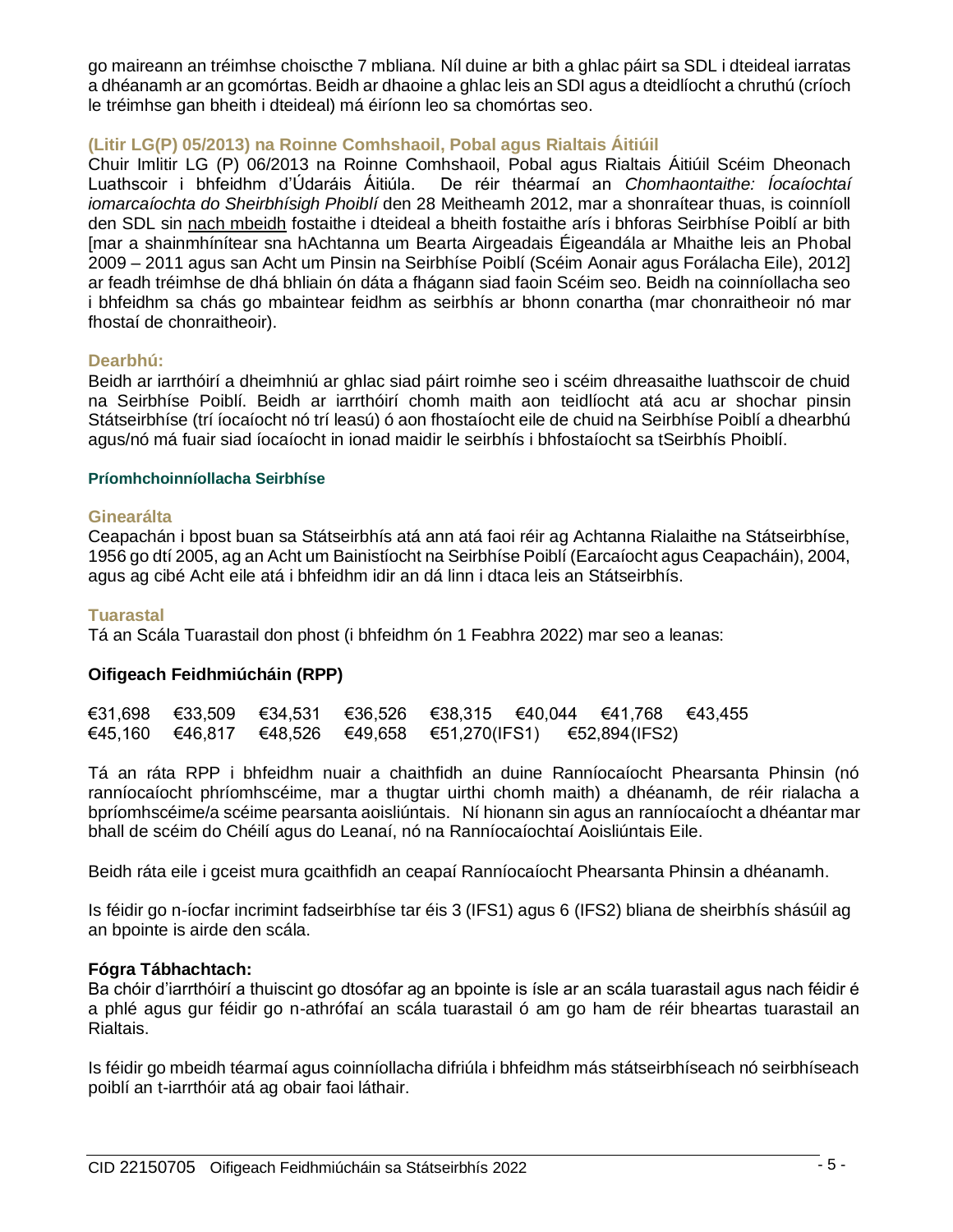Déanfar íocaíochtaí i riaráistí **gach coicís** trí Ríomhaistriú Airgid chuig cuntas bainc de rogha an oifigigh. Ní féidir íocaíocht a dhéanamh go dtí go gcuirtear uimhir chuntais bainc agus cód sórtála ar aghaidh nuair a cheaptar iarrthóir agus déantar asbhaintí reachtúla ón tuarastal mar is cuí.

Nuair a cheaptar thú, aontóidh tú go n-íocfar aon ró-íocaíocht de thuarastal, liúntais nó costais ar ais de réir Chiorclán 07/2018: Aisghabháil Ró-íocaíochtaí Tuarastail, Liúntais agus Costas a dhéantar do Bhaill Foirne/Iar-Bhaill Foirne/ Pinsinéirí.

### **Tionacht agus Promhadh**

Ceapachán ar chonradh promhaidh do phost buan sa Státseirbhís atá anseo.

Mairfidh an conradh promhaidh ar feadh tréimhse de bhliain amháin ón dáta atá sonraithe sa chonradh. D'ainneoin an ailt seo agus an ailt díreach ina dhiaidh seo thíos, ní chuirfidh seo cosc ar shíneadh an chonartha phromhaidh i gcúinsí cuí.

Le linn do thréimhse promhaidh beidh do chuid oibre faoi réir ag athbhreithniú a dhéanfaidh do mhaoirseoir(í) chun na nithe seo a leanas a chruthú:

- (i) go bhfuil do chuid oibre sásúil,
- (ii) gur iompair tú tú féin ar bhealach sásúil, **agus**
- (iii) go bhfuil tú oiriúnach ó thaobh na sláinte de, go háirithe i dtaca le saoire bhreoiteachta.

Sula dtiocfaidh deireadh leis an gconradh promhaidh déanfar cinneadh maidir le cé acu a choinneofar nó nach gcoinneofar thú de bhun *Ailt 5A(2) d'Achtanna Rialaithe na Státseirbhíse 1956 – 2005.* Déanfar an cinneadh seo a bhunú ar an gcaoi ar chruthaigh tú tú féin le hais na gcritéar a leagtar amach in (i) go dtí (iii) thuas. Míneoidh an Roinn/Eagraíocht chuí mionsonraí an phróisis phromhaidh don cheapaí agus tabharfar cóip de threoirlínte na Roinne Caiteachais Phoiblí agus Athchóirithe maidir leis an tréimhse phromhaidh dóibh.

In aineoinn na n-alt roimhe seo sa mhír seo, is féidir le ceachtar den dá thaobh deireadh a chur leis an gconradh promhaidh tráth ar bith roimh dheireadh thréimhse an chonartha de réir an Achta um Fhógra Íosta agus Téarmaí Fostaíochta, 1973 – 2005.

I gcásanna áirithe is féidir síneadh a chur leis an gconradh agus an tréimhse phromhaidh a chur ar fionraí. Ní mór don dá thaobh toiliú leis an síneadh.

- Cuirtear an tréimhse phromhaidh ar fionraí nuair atá an té a cheapfar as láthair mar gheall ar Shaoire Mháithreachais nó Shaoire Uchtaithe.
- Maidir le duine atá as láthair mar gheall ar Shaoire Thuismitheora nó mar gheall ar Shaoire Chúramóra, is féidir go mbeidh ar an bhfostóir an tréimhse phromhaidh a chur ar fionraí má cheaptar nach mbeadh sé oiriúnach leanúint leis an tréimhse phromhaidh
- Is féidir an tréimhse phromhaidh a chur ar fionraí sa chás go mbíonn oifigeach as láthair de bharr breoiteachta neamh-athfhilltí.

I gcásanna den chineál seo is féidir leis an bhfostaí iarratas a chur faoi bhráid an fhostóra chun síneadh a chur le tréimhse an chonartha.

Ní mór do gach ceapaí tréimhse phromhaidh aon bhliana a dhéanamh. Sa chás go raibh ceapaí a dteipeann orthu coinnoíllacha an phromhaidh a chomhlíonadh ina státseirbhíseach díreach roimh a gceapachán ón gcomórtas seo, is iondúil go dtiocfaidh ceist an fhillte chun tosaigh. I gcás an fhillte, rachaidh an t-oifigeach ar ais i bhfolúntas sa ghrád a bhí acu roimhe seo sa Roinn ina raibh siad roimhe seo.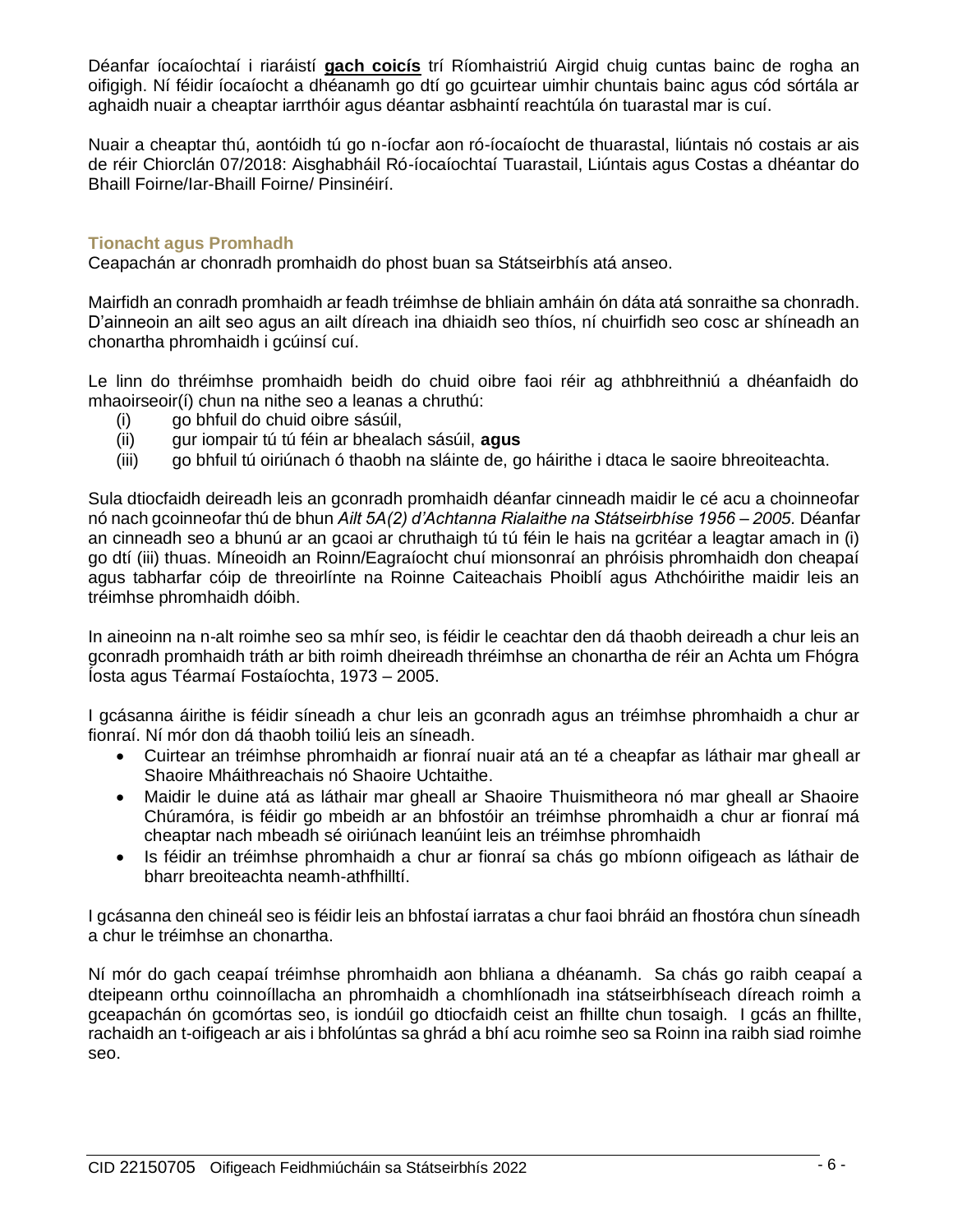### **Ceanncheathrú**

Beidh ceanncheathrú an oifigigh lonnaithe de réir mar a ainmneoidh Ceannasaí na Roinne ó am go ham. Nuair a bhíonn an duine ar dualgas, agus as láthair ón mbaile agus ón gceanncheathrú, íocfar costais chuí taistil agus liúntais chothaithe, faoi réir ghnáthrialacha na státseirbhíse.

#### **Uaireanta freastail**

Beidh na huaireanta freastail de réir mar a shocraítear iad ó am go ham agus ní bheidh siad níos lú ná 43 huaire an chloig agus 15 nóiméad san iomlán in aghaidh na seachtaine. Sa chás is go gcaithfidh oifigeach freastal breise a dhéanamh, ceadófar pá ragoibre a íoc, nó bronnfar saoire breise ina ionad, de réir na rialachán a bhaineann le ragobair sa stásteirbhís.

# **Saoire Bhliantúil**

Ceadaítear 23 lá mar Shaoire Bhliantúil do phost an Oifigigh Feidhmiúcháin agus ceadaítear 24 lá tar éis seirbhís cúig bliana agus 25 lá tar éis seirbhís 10 mbliana, 26 lá tar éis seirbhís 12 bhliain agus 27 lá tar éis seirbhís 14 bliana. . Bunaítear an tsaoire bhliantúil, atá faoi réir na ngnáthchoinníollacha a bhaineann le ceadú saoire bhliantúla, ar sheachtain cúig lá agus níl na gnáthlaethanta saoire poiblí san áireamh.

# **Saoire Bhreoiteachta**

Sa chás nach bhfuil aon fhianaise ar bhuan-neamhábaltacht seirbhíse, féadfar pá iomlán a íoc le linn saoire bhreoiteachta atá deimhnithe i gceart ar bhonn pro-rata, de réir na bhforálacha atá sna ciorcláin lena mbaineann.

Beidh ar Oifigigh a íocann ráta Aicme A d'ÁSPC mandáid a shíniú ag tabhairt cead don Roinn Coimirce Sóisialaí aon leas atá i ndán faoi na hAchtanna Leasa Shóisialaigh a íoc díreach leis an Roinn nó Eagraíocht chuí. Beidh cibé íocaíochtaí a dhéanfar le linn breoiteachta faoi réir ag an gcoinníoll go gcuireann an t-oifigeach na héilimh is gá ar shochar árachais shóisialaigh faoi bhráid na Roinne Coimirce Sóisialaí laistigh de na teorainneacha ama cuí.

# **Aoisliúntas agus Scor**

Tabharfar na téarmaí agus na coinníollacha i dtaca le haoisliúntas atá i bhfeidhm ag an am sa Státseirbhís nuair a dhéantar an ceapachán don té a cheapfar. I gcoitinne, tairgfear ceapachán do cheapaí nár oibrigh riamh sa tSeirbhís Phoiblí mar bhall de Scéim Pinsin Aonair na Seirbhíse Poiblí ("Scéim Aonair"). Tá sonraí uile na Scéime ar fáil ag [www.singlepensionscheme.gov.ie](http://www.singlepensionscheme.gov.ie/)

Sa chás gur oibrigh an ceapaí i bpost inphinsin seirbhíse poiblí (téarmaí scéime neamhshingil) sna 26 seachtaine roimh an gceapachán nó sa chás go bhfuil an ceapaí ar shos gairme nó ar shaoire speisialta faoi láthair le/gan phá is féidir go mbeadh coinníollacha difriúla i bhfeidhm. Socrófar teidlíocht phinsin ceapaithe dá leithéid de réir cibé cuntas fostaíochta seirbhíse poiblí atá acu.

Is iad seo thíos na príomhfhorálacha maidir le ballraíocht den Scéim Aonair:

- **Aois Phinsin:** Ní íocfar liúntais scoir go dtí go bhfuil duine 66 bliana d'aois, an aois ag a gcáilíonnn duine faoi láthair don Phinsean Stáit.
- **Aois Scoir:** Ní mór do bhaill na scéime scor nuair atá siad 70 bliain d'aois.
- Úsáidtear an meán-tuarastal le linn na gairme chun leas a áireamh (cuirtear suim phinsin agus cnapshuim le chéile gach bliain agus tugtar ráta nua dóibh gach bliain de réir an CPI).
- Tá méadú i bpinsean scoir an phoist ceangailte le CPI.

# **Lacáiste Pinsin**

• Má bhí an ceapaí fostaithe cheana sa Státseirbhís nó sa tSeirbhís Phoiblí agus ag saothrú pinsin ón Státseirbhís nó ón tSeirbhís Phoiblí nó má thagann pinsean ón Státseirbhís/Seirbhís Phoiblí i bhfeidhm le linn a (h)athfhostaíochta, beidh an pinsean **faoi réir ag lacáiste** de réir Ailt 52 den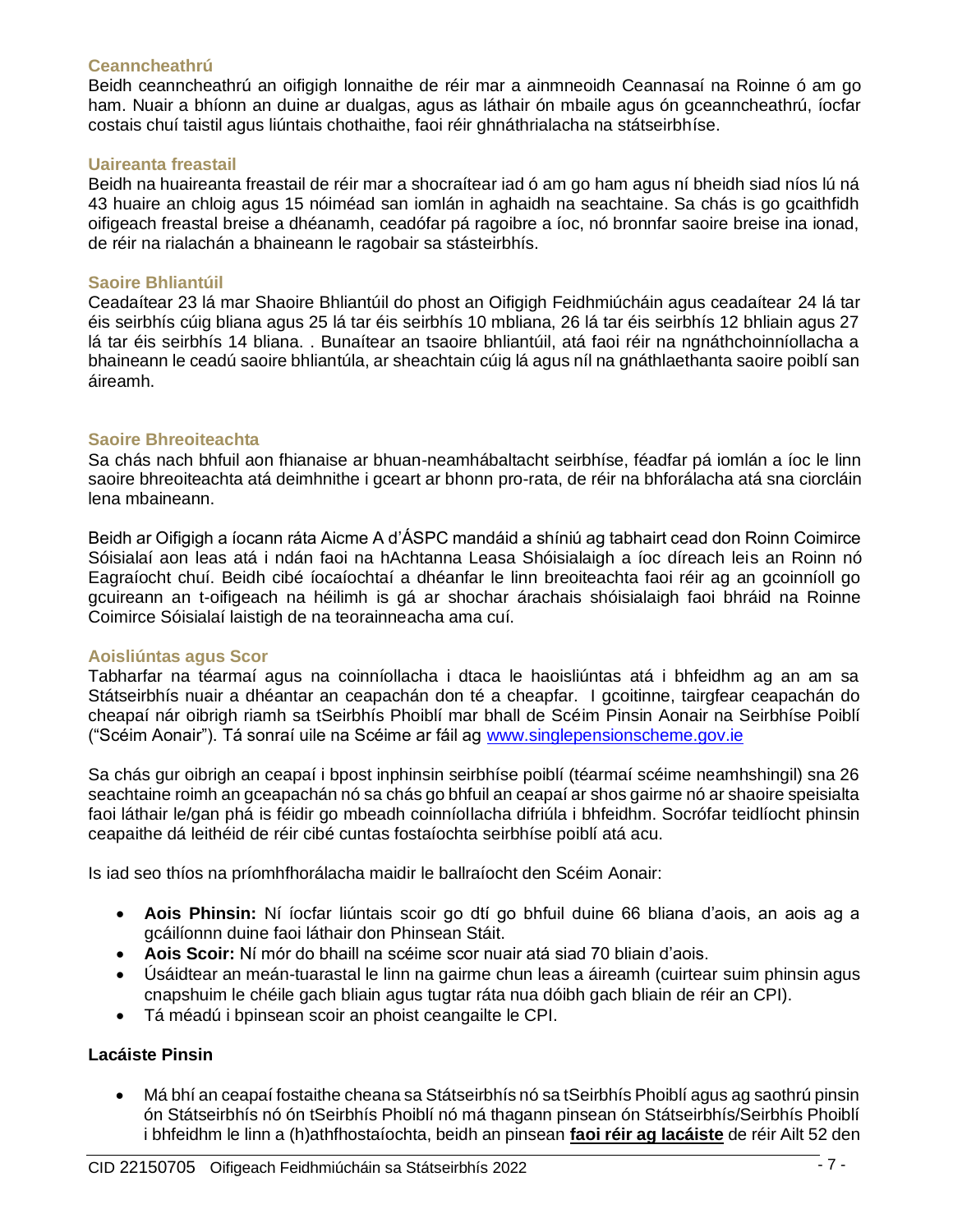Acht um Pinsin na Seirbhíse Poiblí (Scéim Aonair agus Forálacha Eile), 2012. **Tabhair faoi deara: Nuair a dhéanann tú iarratas ar an bpost seo, glacann tú leis go dtuigeann tú go mbeidh an fhoráil do lacáiste, más cuí, i bhfeidhm. Ní cheaptar go nglacfaidh an Roinn/Oifig fostaithe le hiarratas ar athscaoileadh lacáiste i dtaca le ceapachán sa phost seo.**

- Má bhí an duine a cheaptar fostaithe cheana sa Státseirbhís, áfach, agus gur bronnadh pinsean orthu faoi shocruithe luathscoir deonacha (seachas Scéim Dhreasaithe Luathscoir (SDL), nó faoi Chiorclán 7/2010 na Roinne Sláinte - Scéim Dheonach Luathscoir/SDI, nó faoi Chiorclán LG(P) 06/2013 na Roinne Comhshaoil, Pobal agus Rialtais Áitiúil, a fhágann nach bhfuil duine incháilithe don chomórtas), ní bheidh an duine a cheaptar i dteideal an phinsin sin ó dháta an athcheapacháin. Déanfar socruithe speisialta, áfach, ionas go gcuirfear san áireamh cibé iarsheirbhís a thug an t-oifigeach go dtí seo chun críocha aon aoisliúntas a bhféadfadh an toifigeach a bheith i dteideal dóibh sa todhchaí.
- **Ciorclán 102/2007 na Roinne Oideachais agus Scileanna - Scéim Luathscoir do Mhúinteoirí**

Thug an Roinn Oideachais agus Scileanna isteach Scéim Luathscoir do Mhúinteoirí. Mar choinníoll den Scéim Luathscoir, seachas i gcásanna a leagtar amach in alt 10.2 agus 10.3 den chiorclán cuí agus sna cásanna sin amháin, má ghlacann múinteoir le luathscor faoi Shraitheanna 1, 2 nó 3 den scéim seo agus má fhostaítear iad ar dhóigh ar bith **i** réimse ar bith san earnáil phoiblí, cuirfear stad láithreach le híocaíocht phinsin don duine sin. Déanfar íocaíochtaí pinsin, áfach, nuair a chríochnóidh an fhostaíocht sin nó ar a 60ú lá breithe, cé acu is déanaí, ach nuair a thosóidh sé arís beidh an pinsean bunaithe ar sheirbhís ináirithe an duine mar mhúinteoir (.i. ní chuirfear na blianta breise a tugadh roimhe seo san áireamh nuair atá íocaíocht phinsin á háireamh).

# • **Scor de Bharr Drochshláinte (SDS)**

Tabhair faoi deara gur gá do dhuine ar bith a chuaigh ar scor de bharr drochshláinte faoi théarmaí na scéime aoisliúntais a dheimhniú leis an eagraíocht a riarann an comórtas earcaíochta, ag an gcéad chéim den iarratas, go bhfuil siad ag fáil pinsin dá leithéid.

Ní mór d'iarrthóirí freastal ar oifig an Phríomhoifigigh Leighis chun go measfar a gcumas seirbhís rialta agus éifeachtach a sholáthar agus ag cur san áireamh an chúinse a cháiligh iad do Scor de Bharr Drochshláinte.

# *Ceapachán tar éis Scoir de bharr Drochshláinte ón Státseirbhís*

Má éiríonn lena n-iarratas sa chomórtas, ba chóir d'iarrthóirí a bheith ar an eolas faoi na nithe seo a leanas:

- 1. Má cheaptar go bhfuil siad in ann seirbhís rialta agus éifeachtach a sholáthar agus go sanntar iad i bpost, cuirfear deireadh lena bpinsean de bharr drochshláinte ón státseirbhís.
- 2. Má tharlaíonn ina dhiaidh sin go dteipeann orthu an promhadh a chomhlíonadh nó go socraíonn duine an post sannta a fhágáil, ní féidir a stádas SDS a fhreaschur nó a bpinsean SDS ón státseirbhís a bhí ann roimh an iarratas a thabhairt ar ais agus níl aon teidlíocht dá leithéid.
- 3. Beidh an t-iarratasóir ina b(h)all de Scéim Pinsin Aonair na Seirbhíse Poiblí nuair a cheaptar iad má briseadh seirbhís inphinsin státseirbhíse/seirbhíse poiblí ar feadh níos mó ná 26 seachtaine.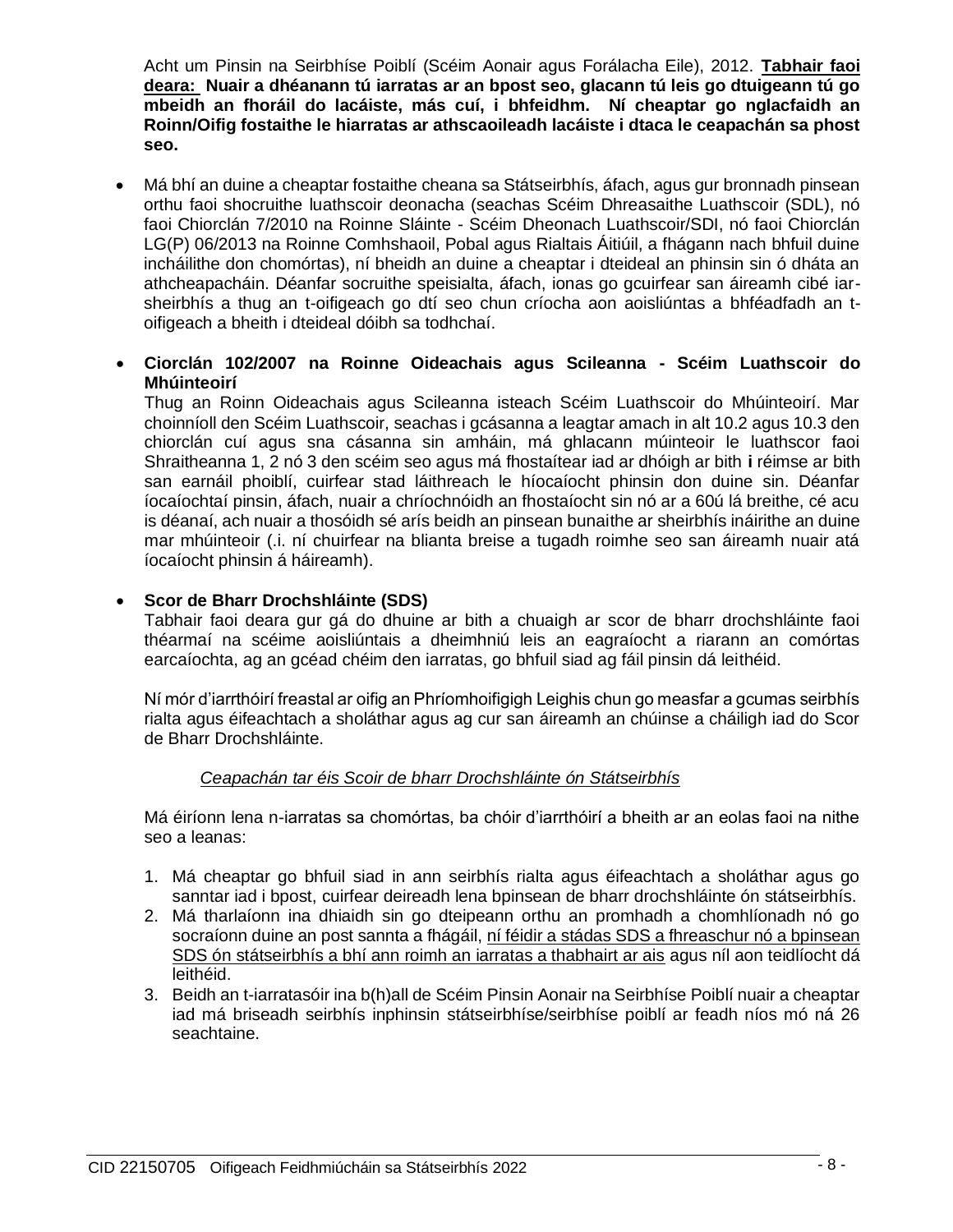# *Ceapachán tar éis scoir de bharr drochshláinte ón tseirbhís phoiblí*

- 1. I gcás go bhfuil duine éirithe as foras seirbhíse poiblí mar gheall ar dhrochshláinte, is féidir go ndéanfar athbhreithniú ar phinsean an duine sin ón bhfostaíocht sin de réir na rialacha a bhaineann le scor de bharr drochshláinte faoin scéim sin.
- 2. Má éiríonn le hiarratasóir, nuair a cheapfar iad, beidh ar an iarratasóir a dheimhniú an bhfuil siad ag fáil pinsin seirbhíse poiblí (drochshláinte nó eile) agus is féidir go laghdófaí an pinsean seirbhíse poiblí.
- 3. Beidh an t-iarratasóir ina b(h)all de Scéim Pinsin Aonair na Seirbhíse Poiblí nuair a cheaptar iad má briseadh seirbhís inphinsin státseirbhíse/seirbhíse poiblí ar feadh níos mó ná 26 seachtaine.

Tá níos mó eolais maidir le himpleachtaí pinsin dóibh siúd atá ag fáil pinsin seirbhíse poiblí nó státseirbhíse de bharr drochshláinte ar fáil [ag an nasc seo](https://hr.per.gov.ie/wp-content/uploads/2020/06/Ill-Health-Retirement-linked-document.pdf) nó ar iarratas ón tSeirbhís um Cheapacháin Phoiblí.

# **Fabhrú Pinsin**

Beidh teorainn de 40 bliain seirbhíse san iomlán gur féidir a áireamh do phinsean i gceist sa chás go raibh duine ina b(h)all de níos mó ná scéim phinsin seirbhíse poiblí amháin a bhí ann cheana (.i. Scéim neamh-shingil) de réir Acht 2012. Foráiltear don teorainn seo san Acht um Pinsin na Seirbhíse Poiblí (Scéim Aonair agus Forálacha Eile), 2012. Is féidir go mbeidh impleachtaí aige sin do dhuine ar bith le ceapadh a shaothraigh cearta pinsin ó fhostaíocht cheana sa tSeirbhís Phoiblí.

# **Ranníocaíochtaí Aoisliúntais Eile**

Tá an ceapachán ag brath ar Ranníocaíochtaí Aoisliúntais sa Bhreis (RAB) de réir an Achta um Pá agus Pinsin Seirbhíse Poiblí, 2017. **Nóta:** Déantar aisbhaintí RAB i dteannta le haon ranníocaíochtaí pinsin atá riachtanach faoi rialacha do scéime pinsin.

Le tuilleadh eolais a fháil faoin Scéim Phinsin Shingil do Sheirbhísigh Phoiblí, téigh go dtí an suíomh gréasáin seo a leanas: [www.singlepensionscheme.gov.ie](http://www.singlepensionscheme.gov.ie/)

# **Rúndacht agus Caighdeáin Iompair**

#### **Rúndacht Oifigiúil agus Ionracas:**

Beidh an ceapaí, le linn théarma a c(h)eapacháin, ag feidhmiú faoi réir fhorálacha an Achta um Rúin Oifigiúla, 1963, arna leasú leis an Acht um Shaoráil Faisnéise, 2014. Aontóidh an t-oifigeach gan aon fhaisnéis rúnda a scaoileadh le tríú páirtí neamhúdaraithe, bíodh sé sin le linn na tréimhse fostaíochta nó ina diaidh.

#### **Cód Caighdeán agus Iompair na Státseirbhíse**

Beidh an té a cheapfar faoi réir Chód na Státseirbhíse um Chaighdeáin agus Iompar.

#### **Na hAchtanna um Eitic in Oifigí Poiblí**

Beidh na hAchtanna um Eitic in Oifigí Poiblí i bhfeidhm, más cuí, san fhostaíocht seo.

#### **Ceadú roimh ré maidir le foilseacháin:**

Tabharfaidh an t-oifigeach geallúint gan aon ábhar a bhfuil baint aige le dualgais oifigiúla a fhoilsiú gan chead ó Cheannasaí na Roinne nó ó oifigeach eile leis an údarás cuí.

#### **Gníomhaíocht Pholaitiúil:**

Le linn na tréimhse fostaíochta beidh an t-oifigeach faoi réir ag na rialacháin a rialaíonn seirbhísigh phoiblí agus cursaí polaitíochta.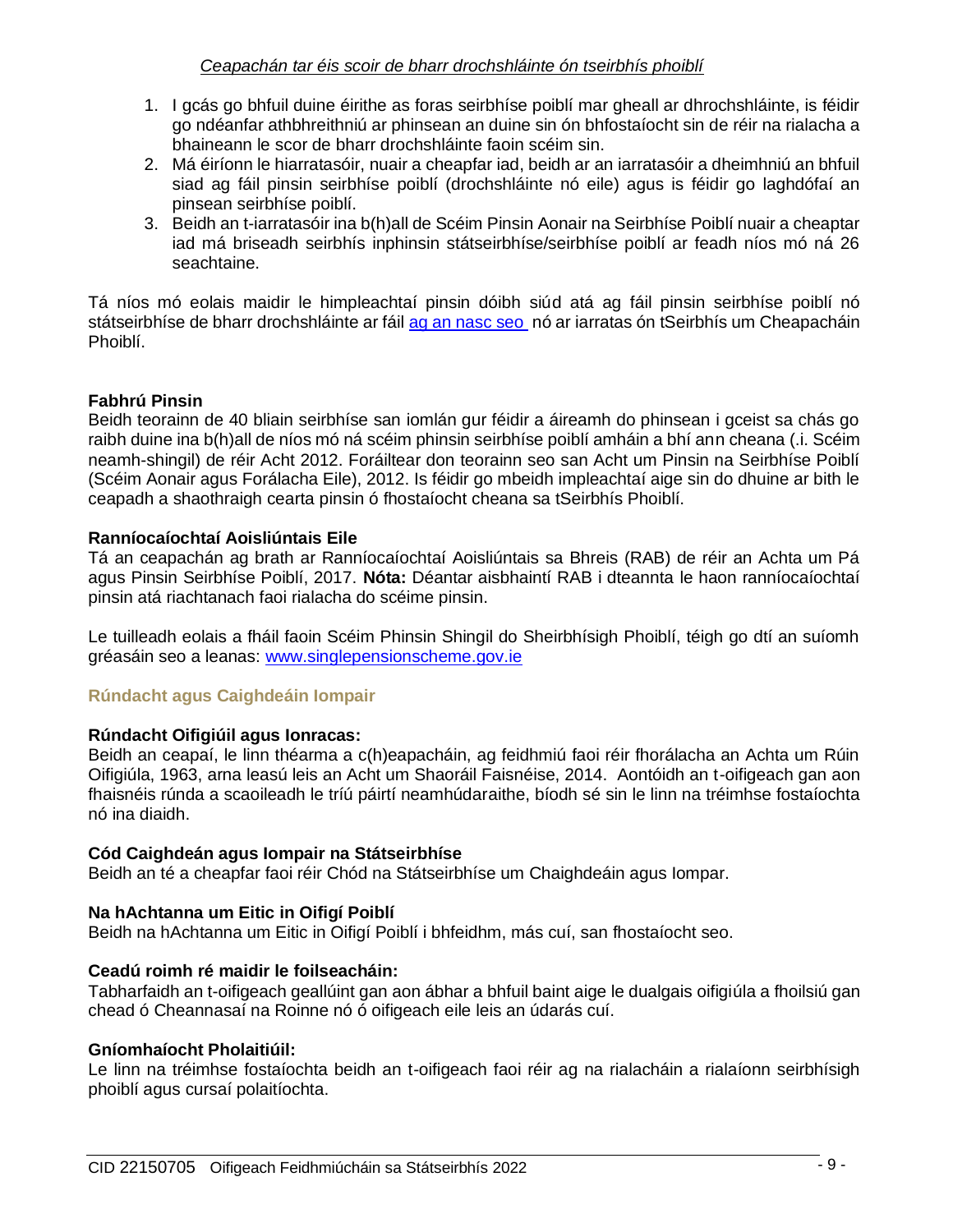# **Tabhair faoi deara, le do thoil:**

Mar Fhostóir de Rogha, tá a lán polasaithe solúbtha agus polasaithe a oireann do theaghlaigh ag an Státseirbhís, lena n-áirítear roinnt deiseanna le cianobair a dhéanamh. Bí ar an eolas gur féidir le hiarrthóirí a n-éiríonn leo iarratas a dhéanamh ar dheiseanna oibre, ach gurb é an fostóir a dhéanann cinntí faoi na deiseanna agus go ndéantar iad i gcomhréir le riachtanais ghnó na heagraíochta agus de réir an cháis.

#### **Fógra Tábhachtach**

**Is iad sin thuas na príomhchoinníollacha seirbhíse agus níl sé ar intinn gur liosta cuimsitheach atá ann ar na téarmaí agus coinníollacha fostaíochta ar fad a bheidh leagtha amach sa chonradh fostaíochta a aontófar leis an iarrthóir a cheapfar.**

# **Próiseas Iarratais**

### **Rogha Áiteanna**

#### **Earcaíocht Réigiúnach**

Ar an bhfoirm iarratais, is féidir leat **dhá cheantar, ar a mhéad, a roghnú** ón liosta thíos, ina mbeifeá toilteanach a bheith ag obair má thairgtear ceapachán duit:

| Ceatharlach           | An Cabhán     | An Clár                     |  |
|-----------------------|---------------|-----------------------------|--|
| Corcaigh              | Dún na nGall  | <b>Baile Átha</b><br>Cliath |  |
| Gaillimh              | Ciarraí       | Cill Dara                   |  |
| Cill Chainnigh        | Contae Laoise | Liatroim                    |  |
| Luimneach             | Contae Lú     | An Longfort                 |  |
| Maigh Eo              | An Mhí        | Muineachán                  |  |
| Uíbh Fhailí           | Ros Comáin    | Sligeach                    |  |
| <b>Tiobraid Árann</b> | Port Láirge   | An larmhí                   |  |
| Loch Garman           | Cill Mhantáin |                             |  |

Níor chóir duit ach ceantar ina mbeifeá toilteanach dul ag obair ann má thairgtear ceapachán duit a roghnú. **Ní féidir do rogha(nna) áite a athrú tar éis an dáta dúnta.** Ní chuirfear thú faoi mheas d'fholúntais ach amháin i gcathair/mbaile sa chontae a roghnaigh tú. Ba chóir d'iarrthóirí a bheith ar an eolas gur féidir nach dtarlóidh folúntais i ngach ceann de na hionaid le linn thréimhse an phainéil seo. Chomh luath agus a shanntar iarrthóir, bainfear iad den phainéal.

I ndiaidh Staid 1, is féidir go n-iarrfar ar iarrthóirí tuilleadh eolais a chur ar fáil maidir lena rogha áite.

Ba chóir d'iarrthóirí a bheith ar an eolas gur féidir nach dtarlóidh folúntais i ngach ceann de na hionaid le linn thréimhse an phainéil seo.

Tá iniúchadh á dhéanamh ag an Státseirbhís, mar Fhostóir Rogha agus faoi Chlár an Rialtais, ar na deiseanna atá ann d'fhostaithe a bheith ag obair ó chian.

#### **Gnéithe Praiticiúla**

- Ní mór iarratas a dhéanamh ar líne trí [www.publicjobs.ie](http://www.publicjobs.ie/).
- Sula ndéantar iarratas, ní mór d'iarrthóirí "Cuntas Úsáideora" a bheith acu ar [www.publicjobs.ie.](http://www.publicjobs.ie/) Mura bhfuil sé déanta agat cheana, ní mór duit cliceáil ar 'Logáil Isteach'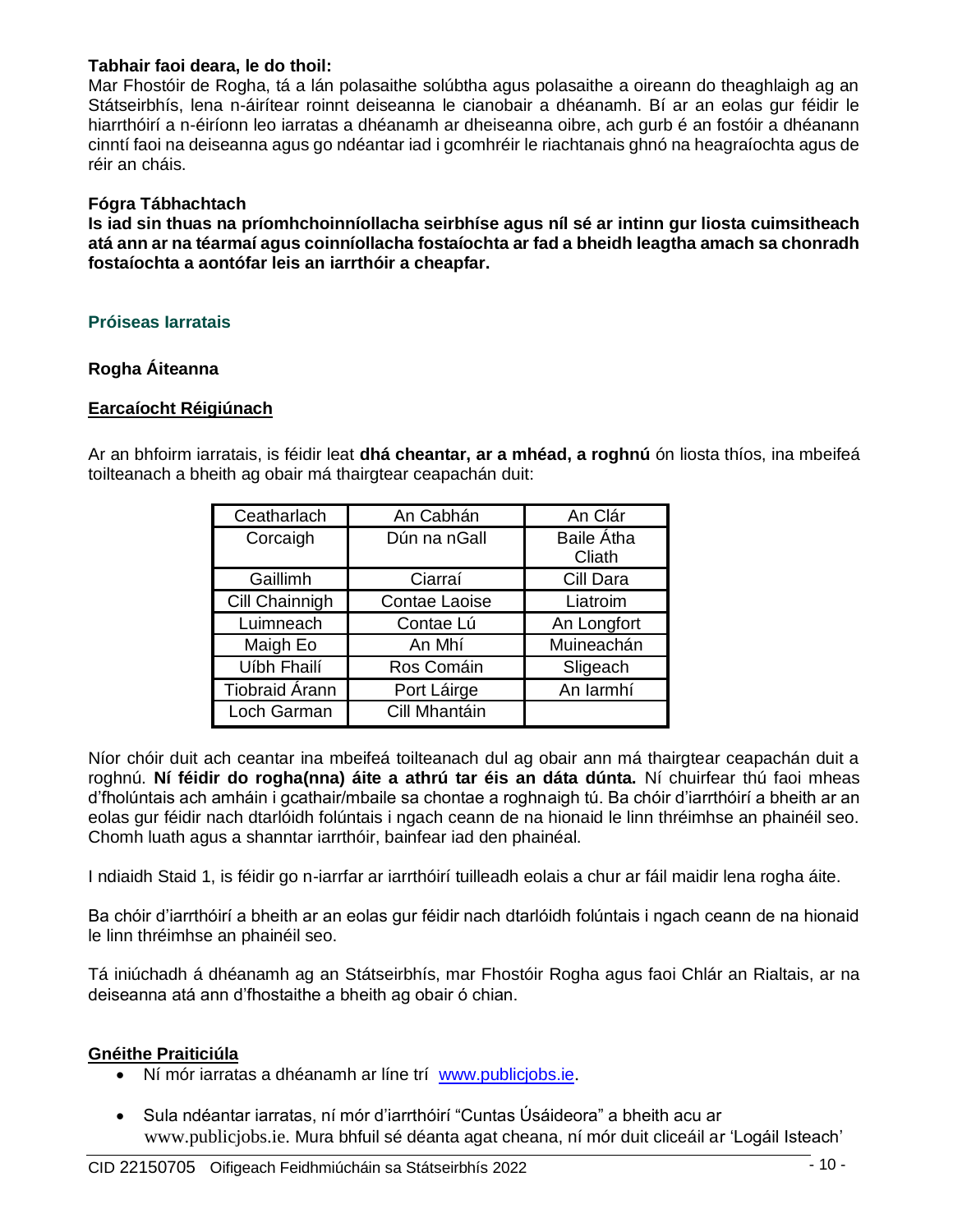ar leathanach baile publicjobs agus clárú mar **'***Úsáideoir Nua'* chun do phróifíl a chruthú (cláraigh Cuntas Nua).

- Mura gcuimhníonn tú sonraí do phróifíle, ná cruthaigh an dara próifíl, d'fhéadfadh seo d'iarratas a chur ar ceal.
- Bí ar d'aire nach ionann clárú (Próifíl a chruthú) agus iarratas a chur isteach. Nuair atá próifíl cruthaithe agat, ní mór duit an fhoirm iarratais a fháil, a chomhlíonadh agus a chur isteach.

| Ceisteanna maidir le hAinm Úsáideora / Pasfhocal                                                                                                                                                                                                                                                                                                                 |
|------------------------------------------------------------------------------------------------------------------------------------------------------------------------------------------------------------------------------------------------------------------------------------------------------------------------------------------------------------------|
| An bhfuil dearmad déanta agat ar d'ainm úsáideora nó ar do phasfhocal?                                                                                                                                                                                                                                                                                           |
| Má tá, cliceáil ar an nasc seo                                                                                                                                                                                                                                                                                                                                   |
| https://www.publicjobs.ie/candidateportal/home/forgottenDetails.do                                                                                                                                                                                                                                                                                               |
| Conas teagmháil a dhéanamh leis an tSeirbhís um Cheapacháin Phoiblí<br>Má tá deacracht agat fós le d'Ainm Úsáideora nó le do Phasfhocal, seol<br>ríomhphost chuig Largevolumerecruitment5@publicjobs.ie ag míniú do<br>dheacrachtaí agus tabhair d'ainm agus do shonraí teagmhála, uimhir theileafóin<br>san áireamh, chun gur féidir teagmháil a dhéanamh leat. |
| Ba chóir d'iarrthóirí a bheith ar an eolas nach mbeidh tacaíocht ar fáil ach le linn                                                                                                                                                                                                                                                                             |

uaireanta oifige go dtí an dáta dúnta.

- Ní mór d'iarrthóirí a seoladh ríomhphoist bailí **féin** a úsáid. **Ní ghlacfar** le seoltaí ríomhphoist ó thríú páirtithe agus is féidir go gcuirfidh siad d'iarratas ar ceal. Ní thabharfaidh an tSeirbhís um Cheapacháin Phoiblí eolas faoi iarratais ach don iarrthóir amháin agus ní thabharfaidh siad eolas do thríú páirtí ar bith.
- Tá sé tábhachtach go gcoinníonn tú d'ainm úsáideora agus do phasfhocal mar go mbeidh siad ag teastáil uait chun teacht ar do Chlár Teachtaireachtaí.
- Moltar go láidir duit gan an seoladh ríomhphoist nó d'uimhir theileafóin a athrú le linn an fheachtais earcaíochta seo, mar go gcuirfear aon ríomhphost/teachtaireacht téacs chuig an seoladh ríomhphoist/uimhir theileafóin a tugadh ar dtús.
- Is ar líne a dhéanfar teagmháil le hiarrthóirí le linn an phróisis iarratais den chuid is mó. Seolfaidh an tSeirbhís um Cheapacháin Phoiblí an chuid is mó den chumarsáid chugat trí do Chlár Teachtaireachtaí publicjobs. Moltar duit féachaint ar do Chlár Teachtaireachtaí go rialta mar is féidir go n-aistreofaí fógraí ríomhphoist faoi shonraí nua/ tástálacha a chuirtear chuig Clár na dTeachtaireachtaí chuig do chomhad ríomhphoist do Dhramhaíl/Thurscar (nó 'Promotions' i gcás gmail). Moltar duit freisin féachaint ar na comhaid seo ar fad go minic.
- Ní bheidh an tSeirbhís um Cheapacháin Phoiblí freagrach as comhfhreagras nár oscail nó nach bhfuair an t-iarrthóir. Ní mór dóibh a chinntiú go bhféachann siad go rialta ar a gClár Teachtaireachtaí agus go bhfaigheann siad gach cumarsáid a chuireann an tSeirbhís um Cheapacháin Phoiblí chucu.
- Má thugtar cuireadh dóibh chuig tástálacha agus/nó agallamh, is faoin iarrthóir féin atá sé a bheith ar fáil ar an dáta(í) a shonraíonn an tSeirbhís um Cheapacháin Phoiblí. Mura mbíonn tú i láthair ar an dáta/ag an am a thugtar duit, glacfar leis gur tharraing tú siar as an gcomórtas.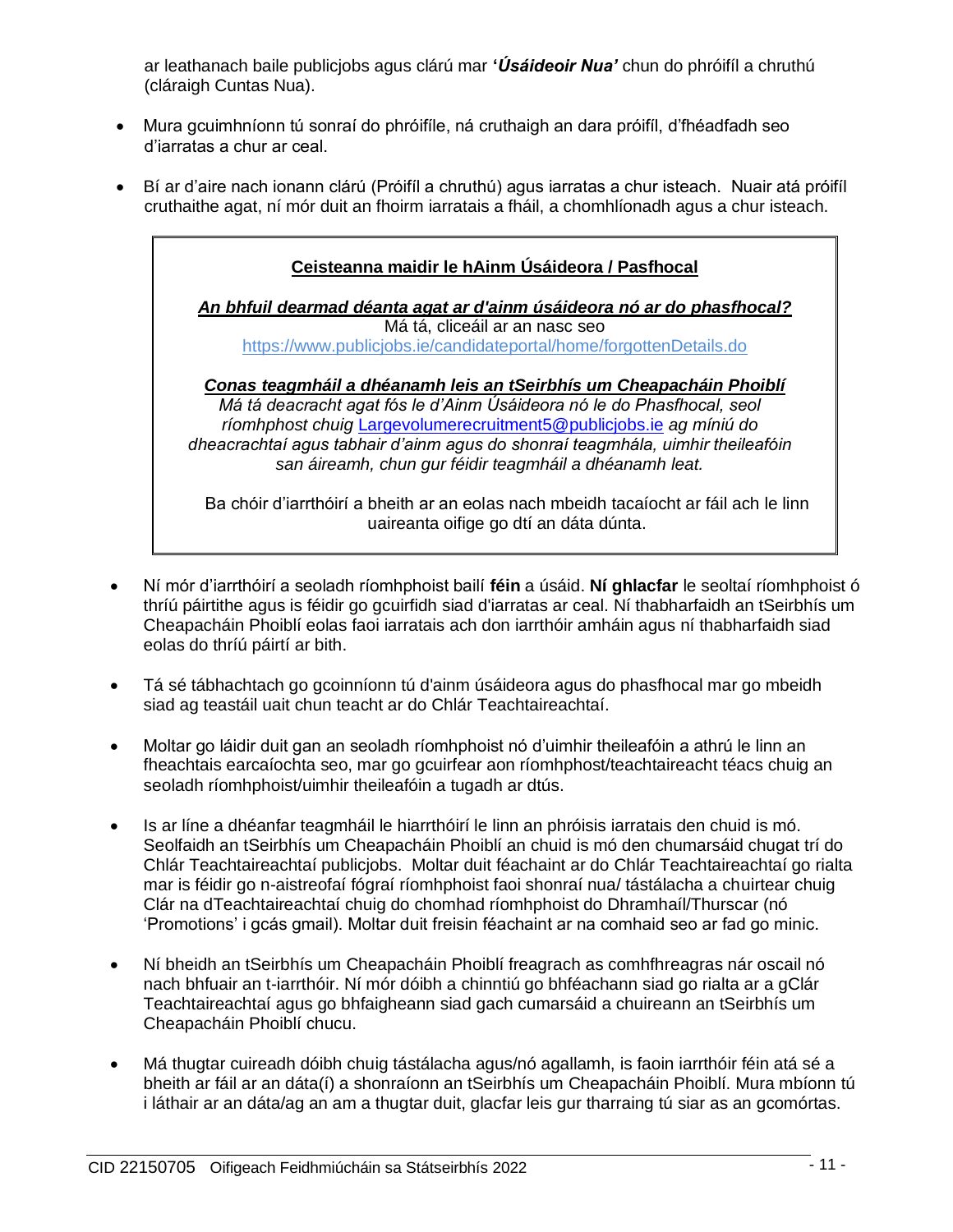• Tá Polasaí maidir le hIompar Míréasúnta i bhfeidhm sa tSCP. Is féidir eolas faoin bpolasaí a fháil ar [shuíomh gréasáin](https://www.publicjobs.ie/documents/Unreasonable_Conduct_Policy.pdf) PublicJobs

# **Conas Iarratas a Dhéanamh**

Is faoin iarrthóir féin atá sé an(na) comórta(i)s ceart(a) a roghnú.

Cliceáil ar an gcnaipe 'Déan Iarratas Anois' chun an fhoirm ghréasáin a fháil. Tá an cnaipe seo le fáil ag deireadh an leathanaigh ar a bhfógraítear poist d'Oifigigh Feidhmiúcháin sa Státseirbhís 2022 [www.publicjobs.ie.](http://www.publicjobs.ie/) Ní mór duit an fhoirm ghréasáin a chomhlíonadh go hiomlán agus cliceáil ar an gcnaipe 'Cuir Isteach'.

Chomh luath agus a chuireann tú d'fhoirm iarratais isteach, moltar duit filleadh ar do chuntas publicjobs agus a chinntiú go bhfuil sé curtha isteach trí *'M'Iarratais'.* Ag an staid seo ba chóir duit publicjobs.ie a chur le do liosta de dhaoine nó de theagmhálaithe sábháilte i do chuntas ríomhphoist chun nach gcuirfear cosc ar ríomhphoist ó publicjobs.ie.

Mura bhfaigheann tú admháil faoi d'iarratas taobh istigh de dhá lá oibre ó lá d'iarratais, cliceáil ar d'fhillteán do Dhramhaíl/Thurscar' mar gur féidir fógraí i ríomhphost dul isteach i bhfillteáin do Dhramhaíl/ Thurscar (nó 'Promotions' i gcás Gmail). Sa chás nach bhfaigheann tú admháil go fóill, seol ríomhphost chuig **Largevolumerecruitment5@publicjobs.ie** agus cuir isteach d'ainm, d'UA Iarrthóra agus do shonraí teagmhála. Ba chóir d'iarrthóirí a bheith ar an eolas go mbeidh tacaíocht ar fáil le linn uaireanta oifige go dtí an dáta dúnta.

Ní ghlacfar ach le hiarratais atá comhlíonta go hiomlán agus a chuirtear isteach ar líne san fheachtas. **Ní ghlacfar le hiarratais tar éis an dáta dúnta. Ní féidir le duine ach iarratas amháin a dhéanamh.** 

Má ligtear do dhuine iarratas a dhéanamh ar an bhfeachtas seo, nó má thugtar cuireadh chucu tabhairt faoi ghné ar bith den phróiseas roghnaithe, ní hionann sin agus a rá go nglacann an tSeirbhís um Cheapacháin Phoiblí nó aon fhoras eile leis go gcomhlíonann an duine sin na riachtanais ar fad.

# **Iarrthóirí faoi Mhíchumas**

Tá ról tábhachtach ag an tSeirbhís um Cheapacháin Phoiblí maidir le hiarrthóirí ó gach carn den tsochaí a mhealladh agus maidir lena chinntiú go bhfuil rochtain ag duine a bhfuil suim acu i ndeiseanna gairme ar na deiseanna sin. Táimid tiomanta do pholasaí comhdheiseanna do gach iarrthóir.

Má tá tú faoi mhíchumas nó má tá socruithe réasúnta ag teastáil uait le linn an phróisis roghnaithe, molaimid go láidir duit é sin a chur in iúl dúinn ionas gur féidir linn a chinntiú go bhfaigheann tú an tacaíocht atá de dhíth ort.

Is éard atá i gceist le cóiríocht réasúnta inár bpróiseas roghnaithe ná socruithe agus athruithe praiticiúla a dhéantar chun a chinntiú go bhfuil an deis chéanna ag iarrthóir faoi mhíchumas agus atá ag gach iarrthóir eile. Maidir leis na socruithe a chuirimid ar fáil, tá na socruithe seo a leanas i gceist: teicneolaíocht chúnta, am sa bhreis, scríobhaithe agus/nó léitheoirí agus réimse de shocruithe eile.

Má tá tú faoi mhíchumas nó má tá socruithe ag teastáil uait, bí cinnte nach mbeidh tionchar aige sin ar do dhul chun cinn sa phróiseas roghnaithe; ní bheidh tú faoi mhíbhuntáiste má thugann tú eolas dúinn faoin míchumas atá ort nó faoi na socruithe atá de dhíth ort. Coinneoimid eolas faoin míchumas atá ort/faoi na socruithe atá de dhíth ort faoi rún daingean.

Má éiríonn leat, ní sheolafar eolas a thugann tú dúinn faoin míchumas atá ort ag an staid seo den phróiseas ar aghaidh chuig an roinn fostaíochta, ach amháin má iarrann tú orainn seo a dhéanamh.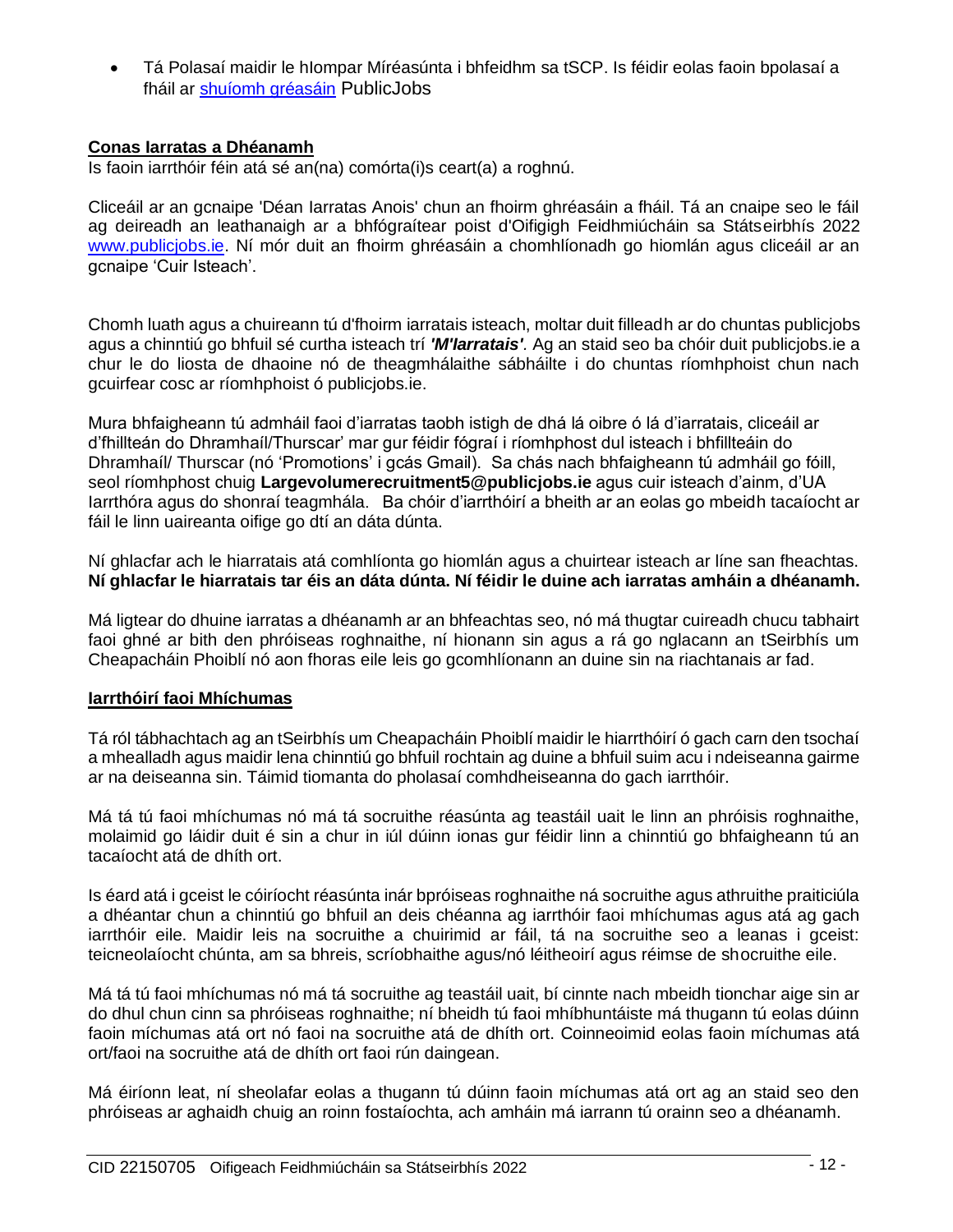Má chuir tú in iúl ar d'fhoirm iarratais/phróifíl go bhfuil cóiríocht réasúnta ag teastáil uait, cuir tuairisc ó shíceolaí/tuairisc leighis ar aghaidh chuig [ASU@publicjobs.ie](mailto:ASU@publicjobs.ie)

Is é is cúis leis an tuairisc eolas a thabhairt don tSCP ionas gur féidir cóiríocht réasúnta a chur ar fáil más cuí. Maidir leis an eolas sna tuairiscí sin atá cabhrach dúinn, tá an t-eolas seo a leanas san áireamh: torthaí aon tástálacha diagnóiseacha a rinne do shíceolaí/dhochtúir, agus achoimre ón síceolaí/dochtúir ar mholtaí maidir le do riachtanais. Is féidir leat codanna de thuairiscí leighis/thuairiscí ó shíceolaí a cheilt (a bhaint amach) má cheapann tú go bhfuil siad íogair nó nach bhfuil gá leo.

Ní mór na tuairiscí seo a chur ar aghaidh chuig aonad na Seirbhísí Measúnaithe roimh am dúnta gnó ar an 2 Meitheamh 2022. Ba chóir duit cóip scanta den tuairisc a sheoladh, trí mheán an ríomhphoist, chuig [asu@publicjobs.ie](mailto:asu@publicjobs.ie)

Má rinne tú iarratas ar chomórtas cheana leis an tSCP agus má chuir tú tuairisc isteach, seol ríomhphost chuig asu@publicjobs.ie chun a dheimhniú go bhfuil do thuairisc fós ar taifead.

Más mian leat plé a dhéanamh ar d'iarratas agus nó chóirocht réasúnta ar féidir léi cabhrú leat le linn an phróisis earcaíochta, téigh i dteagmháil lenár dTacadóir Míchumais, Amanda Kavanagh, ar amanda.kavanagh@publicjobs.ie. Le tuilleadh eolais a fháil ar inrochtaineacht ár seirbhíse, féach ar ár Leathanach maidir leis an Inrochtaineacht.

# **Dáta Dúnta**

Is é **3i.n. ar an 2 Meitheamh 2022** an dáta deireanach ar a nglacfar le hiarratais chomhlíonta.

# **Próiseas Roghnaithe**

Maidir leis na modhanna roghnaithe don chomórtas seo, beidh gnéithe éagsúla i gceist chun iarrthóirí oiriúnacha a roghnú do phoist a thagann chun cinn (má thagann). Is féidir go mbeadh na gnéithe seo a leanas i gceist:

- Ceistneoir Measúnaithe ar líne a chomhlíonadh;
- Triail(acha) ar líne agus/nó triail(acha) ar páipéar;
- Gearrliostú:
- Agallamh físe ar líne;
- Trialacha teanga (labhartha agus/nó scríofa);
- Agalla(i)mh Iomaíoch;
- Cur i láthair/Anailís a dhéanamh;
- Triail shamplach oibre nó cleachtadh eile a cheaptar atá riachtanach.

**Chun cloí le treoirlínte is déanaí an Rialtais maidir leis an tsábháilteacht phoiblí, tá sé i gceist go mbeidh difríochtaí idir modhanna measúnaithe an chomórtais seo agus na modhanna measúnaithe as ar baineadh úsáid i gcomórtais roimhe seo mar gheall ar Covid-19. Mar sin, moltar do gach iarrthóir scrúdú cúramach a dhéanamh ar aon chomhfheagras nó ar aon ábhar eolais a fhaigheann siad roimh thús gach staide.**

Ní mór d'iarrthóirí dul san iomaíocht agus ceann de na háiteanna is airde a bhaint amach chun go gcuirfí iad faoi mheas le dul ar aghaidh chuig an gcéad staid eile den phróiseas roghnaithe ina bhfuil staideanna éagsúla. Socróidh an tSeirbhís um Cheapacháin Phoiblí ó am go ham an líon daoine a gheobhaidh cuireadh ag gach staid.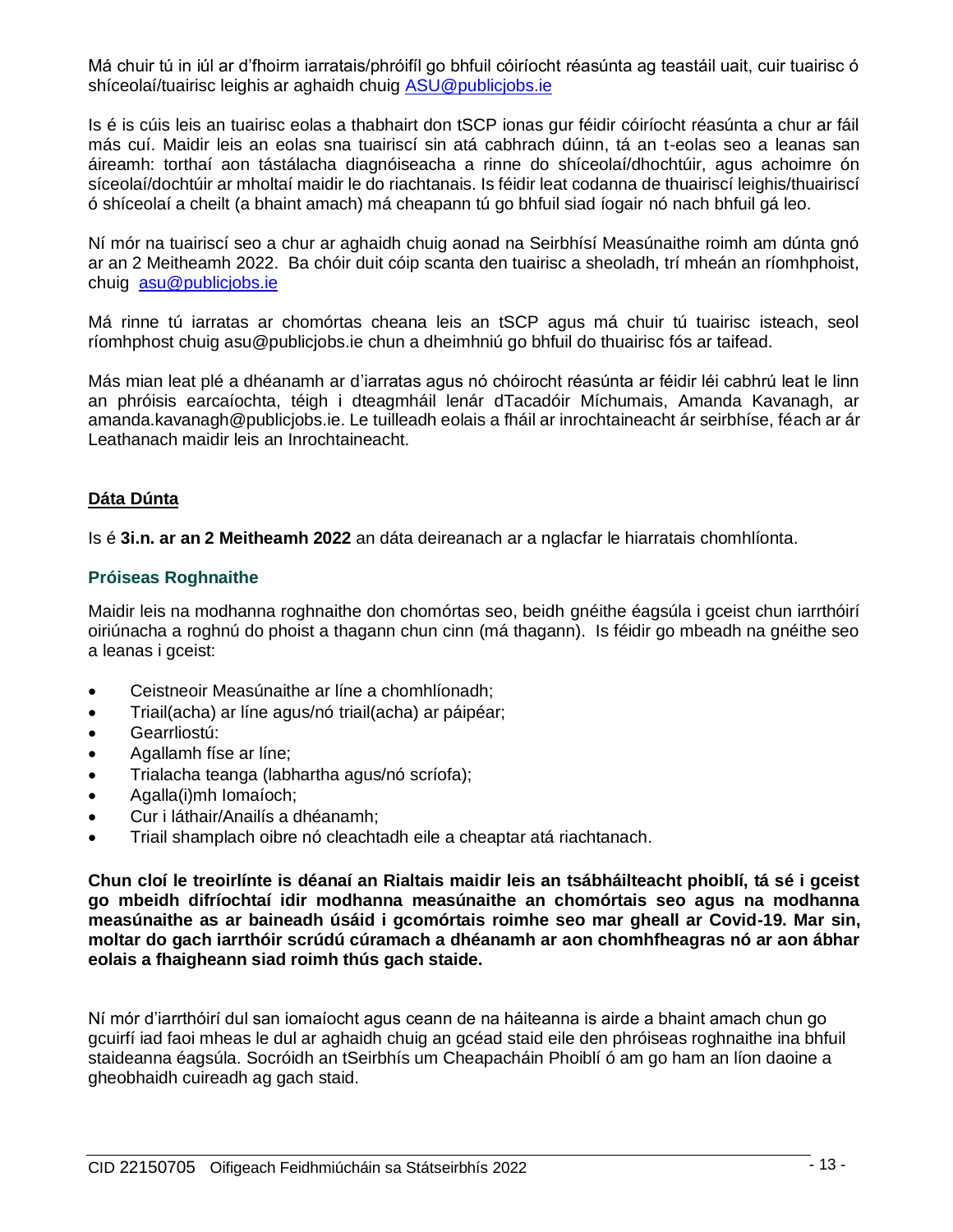# **An Chéad Chéim Eile**

Má chuirfear faoi mheas thú chun dul ar aghaidh chuig na staideanna eile den phróiseas roghnaithe, seolfar eolas chugat ag an am cuí.

# **Dátaí Táscacha (Is féidir go n-athrófar iad)**

| <b>Staid</b> | Dátaí          |
|--------------|----------------|
| Dáta dúnta   | 02/06/2022     |
| Staid 1      | Meitheamh 2022 |

Dá bhrí sin ba chóir d'iarrthóirí a bheith ullamh taobh istigh d'am gairid leis na trialacha a dheanamh agus freastal ar an agallamh agus na doiciméid chuí a chur ar fáil.

Is cuma má léiríonn tú suim i níos mó ná ionad amháin (dhá cheann, ar a mhéad), níl cead agat na staideanna éagsúla den phróiseas roghnaithe a dhéanamh ach uair amháin, agallamh san áireamh.

# **Scileanna**

Is ar líne a dhéanfar teagmháil le hiarrthóirí le linn an phróisis iarratais den chuid is mó. Beidh an tSCP i dteagmháil leat den chuid is mó trí do chlár teachtaireachtaí Publicjobs.ie. Is féidir, áfach, go ndéanfar teagmháil leat trí mheán an ríomhphoist chomh maith. Is faoin iarrthóir atá sé súil a choinneáil go rialta ar a gClár Teachtaireachtaí/gCuntas ríomhphoist mar, uaireanta, téann fógraí ríomhphoist agus nuashonruithe isteach i do chomhaid do Dhramhaíl/Thurscar (nó 'Promotions' i gcás gmail). Moltar duit freisin féachaint ar na comhaid seo ar fad go minic. Ní bheidh an tSCP freagrach as cumarsáid nár oscail nó nach bhfuair an t-iarrthóir.

Moltar go láidir duit gan do sheoladh ríomhphoist nó uimhir do theileafóin póca a athrú le linn an fheachtais earcaíochta seo, mar go gcuirfear aon ríomhphost/teachtaireacht téacs chuig an seoladh ríomhphoist/uimhir theileafóin a tugadh ar dtús (féach ar alt '*Clár Teachtaireachtaí Publicjobs*' thíos). Ní mór d'iarrthóirí a seoladh ríomhphoist bailí féin a úsáid. Ní ghlacfar le seoltaí ríomhphoist ó thríú páirtithe agus is féidir go gcuirfidh siad d'iarratas ar ceal. Ní thabharfaidh an tSeirbhís um Cheapacháin Phoiblí eolas faoi iarratais ach don iarrthóir amháin agus ní thabharfaidh siad eolas do thríú páirtí ar bith.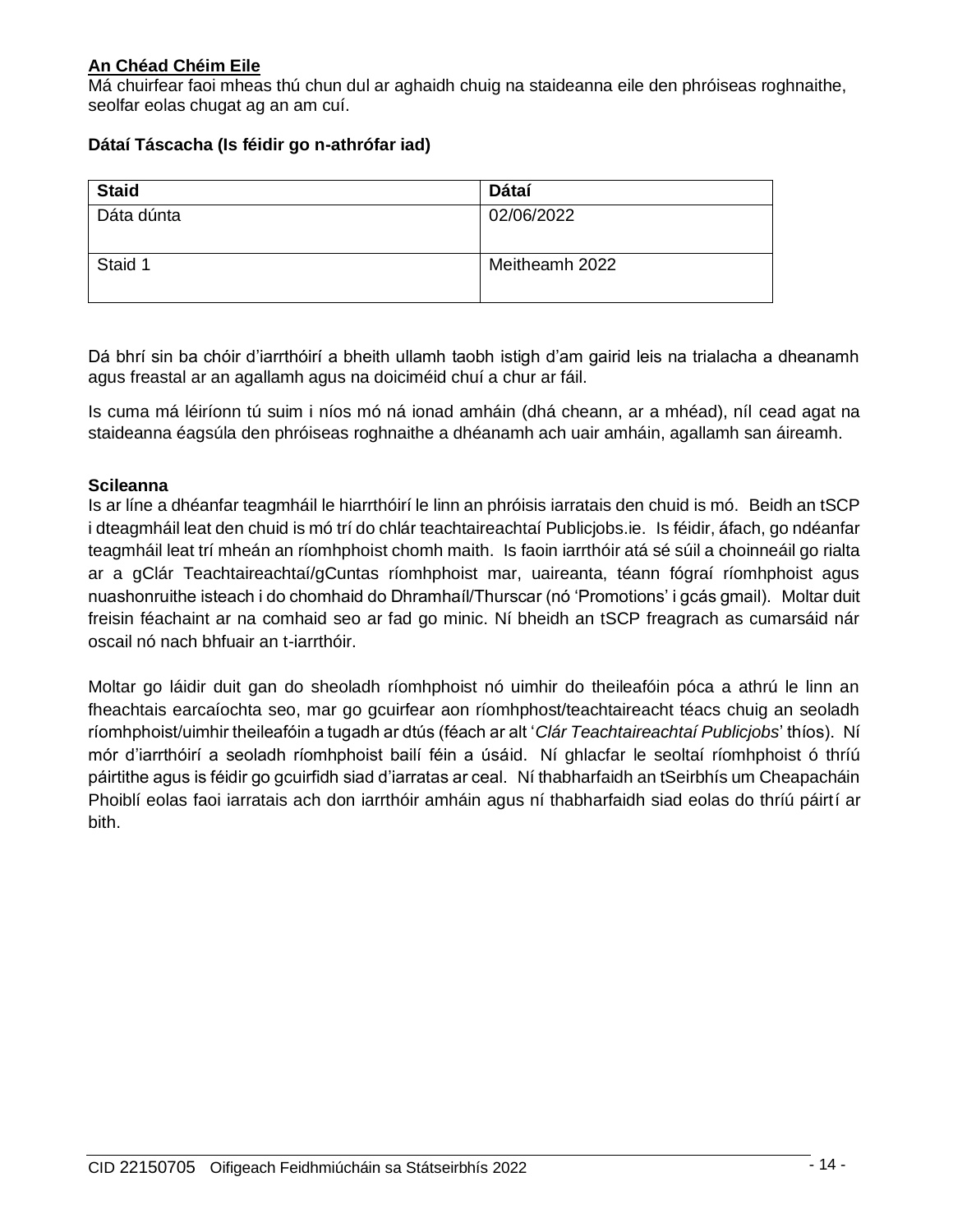# **Eolas Ginearálta**

#### **Ceapacháin ó Phainéil**

Bunóidh an tSCP painéil de dhaoine a bhfuil na cáilíochtaí cuí acu chun folúntais a líonadh a d'fhéadfadh tarlú in ionaid éagsúla sa Státseirbhís. Má fhaigheann agus má ghlacann iarrthóirí le tairiscint ar phost, caithfidh siad a bheith ar fáil chun tosú sa phost sin laistigh d'achar réasúnta ama. Ní féidir leis an tSeirbhís um Cheapacháin Phoiblí a rá cé mhéad folúntas a líonfar le linn thréimhse an phainéil, agus tá seans ann nach mbainfí d'áitse san ord fiúntais amach.

Níl aon chinnteacht ann go gceapfar duine i bpost má cháilíonn siad nó má chuirtear iad ar phainéal. Nuair a bhaintear a (h)áit ar an bpainéal amach, is gnách nach ndéanfar iarrthóir a mheas ach do phost amháin. Nuair a cheaptar i bpost iad, bainfear iarrthóir den phainéal agus ní dhéanfar iad a mheas a thuilleadh do phoist a d'fhéadfadh teacht chun cinn sa todhchaí. Bí ar an eolas má ghlacann duine le tairiscint ar cheapachán go mbainfear iad d'aon phainéal eile agus ní dhéanfar aon tairiscint eile ar cheapachán. Samhlaítear nach ndéanfar ceapacháin ón gcomórtas seo tar éis **an 30 Meitheamh 2024.**

# *Bí ar an eolas nach bhfuil aon chinnteacht ann go gceapfar duine i bpost má chuirtear iad ar phainéal.*

# **Critéir ar leith an iarrthóra**

Ní mór d'iarrthóirí:

- An t-eolas agus an cumas le dualgais an phoist a chomhlíonadh a bheith acu
- A bheith oiriúnach ó thaobh dea-cháile de
- A bheith oiriúnach don cheapachán ar gach slí;

Má éiríonn leo, ní cheapfar iad ach mar seo:

- Go n-aontaíonn siad dualgais an phoist a chomhlíonadh agus go nglacann siad leis na coinníollacha a bhaineann le, nó a d'fhéadfadh a bheith bainteach le dualgais an phoist a chomhlíonadh
- Go bhfuil siad iomlán inniúil agus go dtuigeann siad go hiomlán, dualgais an phoist.

#### **Ceapacháin a Chur Siar**

Ní mór d'iarrthóirí a thuiscint go mbíonn na folúntais ann do phoist atá le líonadh láithreach. Níl cead ag iarrthóirí a gceapacháin a chur siar nuair a bhaintear a n-áit ar an bpainéal amach, m.sh. chun cúrsa staidéir a dhéanamh, nó chun tionscadail atá ar siúl acu a chríochnú. Socraíonn an roinn nó an eagraíocht chuí dátaí tosaigh agus beidh ar iarrthóirí dul ag obair laisigh de thréimhse réasunta nuair a cheaptar iad i bpost.

#### **Tairiscint ar Cheapachán a Dhiúltú**

Sa chás go ndiúltaíonn duine a mholtar do cheapachán an ceapachán sin, nó má éiríonn siad as tar éis dóibh glacadh leis an gceapachán, féadfaidh an tSeirbhís um Cheapacháin Phoiblí nó an eagraíocht fostaithe, mar is toil leo, an dara duine a roghnú agus a mholadh le ceapadh de thoradh an chomórtais seo.

#### **Nuair a mheastar iarrthóireacht a bheith tarraingthe siar**

Ní chuirfear faoi mheas níos mó, iarrthóirí nach gcomhlíonann nó nach gcuireann an Ceistneoir ar Líne isteach roimh an dáta a shonraítear; nó nach bhfreastalaíonn/ nach gcomhlíonann aon staid ina dhiaidh sin den phróiseas roghnaithe nó ar agallamh nó ar thriail nuair a iarrann an tSCP a leithéid, nó nach dtugann aon fhianaise a lorgaíonn an tSCP maidir le haon ghné dá n-iarrthóireacht.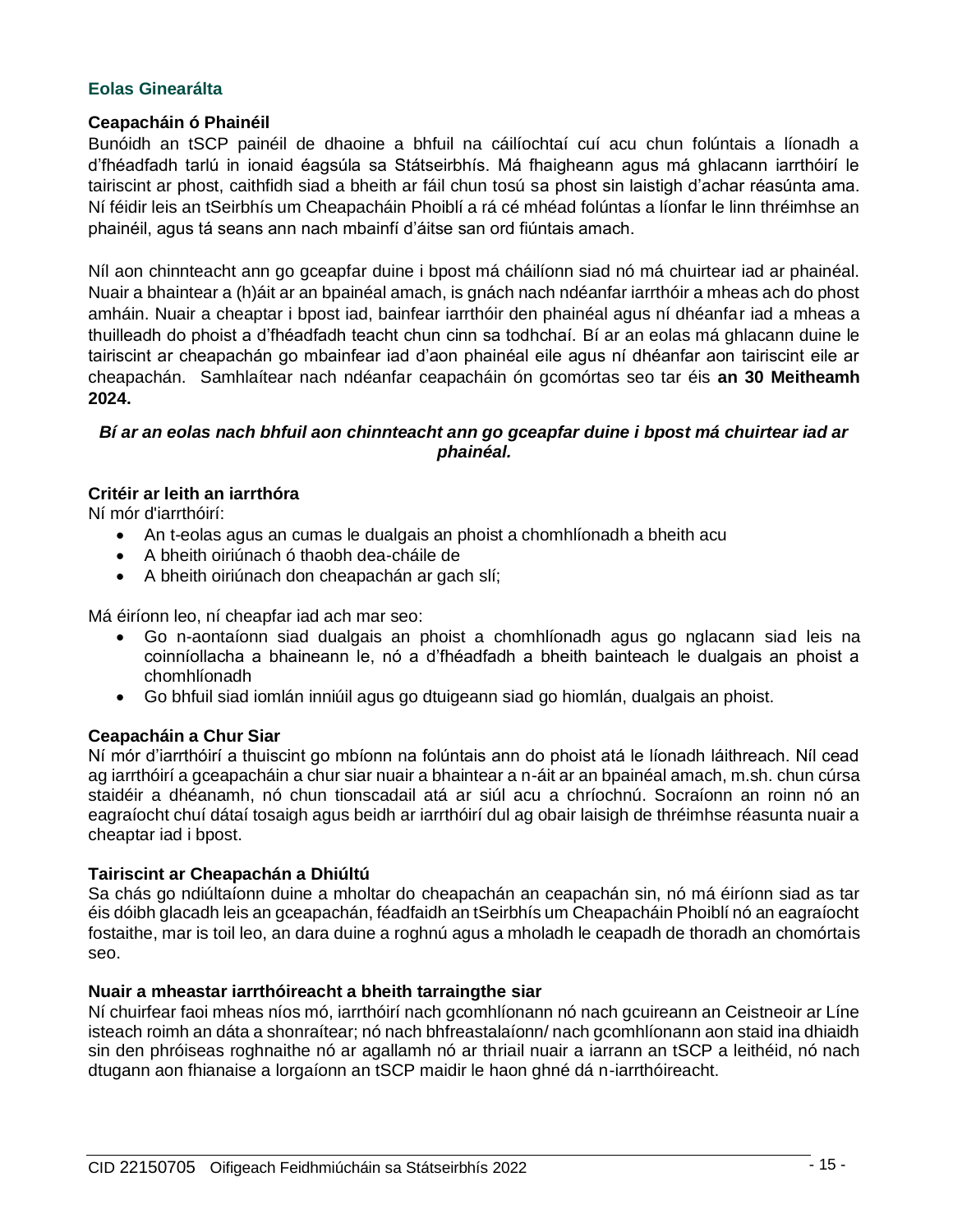Ní mór d'iarrthóirí gach doiciméad, foirmeacha a eisíonn an tSCP san áireamh, a sholáthar taobh istigh den tréimhse a shonraítear. Mura ndéantar seo, glacfar leis gur tharraing an t-iarrthóir as an gcomórtas agus ní thabharfar aon aird ar a n-iarrthóireacht a thuilleadh.

# **Iarratais ar Athsceidealú**

Ní phléifear le hiarratais ar ath-sceidealú ach i gcásanna fíor-eisceachtúla de réir mar a shocraíonn an tSCP (m.sh. Bás/Tinneas). Bí ar an eolas gur féidir go lorgóidh an tSeirbhís um Cheapacháin Phoiblí tacaíocht i ndoiciméad mar fhianaise. I gcás iarrthóirí a dtugtar sceideal nua dóibh, próiseálfar iad leis an gcéad ghrúpa iarrthóirí eile a fhaigheann cuireadh chuig triail/agallamh. . Ní chuirfear iarrthóirí ar ais sa ghrúpa ina raibh siad ar dtús. I gcás iarrthóirí a dtugtar sceideal nua dóibh, ní thabharfar ach deis amháin dóibh é sin a dhéanamh.

Ní mór iarratais a sheoladh chuig [Largevolumerecruitment5@publicjobs.ie](mailto:Largevolumerecruitment5@publicjobs.ie) laistigh den tréimhse chuí a shonraítear sa chuireadh.

# **Cóiríocht Réasúnta san Ionad Oibre**

Dá mba mhaith le hiarrthóir go gcuirfeadh an fostóir ionchasach cóiríocht réasúnta i bhfeidhm, beidh an deis acu sin a chur in iúl ag staid níos déanaí má éiríonn leo sa chomórtas. Ina theannta sin, beidh ar Iarrthóirí 'Foirm Iarratais ar Chóiríocht Réasúnta' a chomhlíonadh ag staid na seiceálacha réamhfhostaíochta. Tá roinnt buntáistí ag baint lena chur in iúl go bhfuil cóiríocht réasúnta ag teastáil uait san ionad oibre, mar ligeann sé sin d'fhostóirí cabhrú leis an bhfostaí barr a c(h)umais a bhaint amach sa ról. Má tá tú cóiríocht réasúnta ag teastáil uait agus má shocraíonn tú gan é sin a nochtadh, is féidir nach mbeidh d'fhostóir in ann cóiríocht réasúnta a chur i bhfeidhm, a chabhródh leat do ról a chomhlíonadh.

# **Costais**

Beidh iarrthóirí freagrach as aon chostas a tharlaíonn maidir lena n-iarrthóireacht.

# **Seirbhís ar Ardchaighdeán do Chustaiméirí**

Tá sé mar aidhm ag an tSCP seirbhís den scoth a chur ar fáil dár gcustaiméirí ar fad. Má tá tú míshásta, ar chúis ar bith, le gné ar bith den tseirbhís a chuirtear ar fáil duit, iarrann muid ort an t-ábhar a chur faoi bhráid an aonaid nó an chomhalta foirne atá i gceist. Tá sé tábhachtach go ndéanfaí amhlaidh de bhrí go gcinntíonn sé go bhfuil muid ar an eolas faoin bhfadhb agus gur féidir gníomhú chun an scéal a réiteach.

# **Cearta agus Dualgais an Iarrthóra**

# **Rúndacht**

Is féidir le hiarrthóirí a bheith cinnte go bpléitear le gach fiosrúchán, iarratas agus gach gné den phróiseas a bhainistíonn an tSeirbhís um Cheapacháin Phoiblí le hardrúndacht de réir fhorálacha an Achta um Shaoráil Faisnéise, 2014. Ba chóir d'iarrthóirí a thuiscint, áfach, gur féidir go dtabharfaí gach ábhar iarratais don údarás/eagraíocht fostaithe. Baintear míreanna áirithe eolais, nach mbaineann le duine ar leith ar bith, as cuntais ríomhaire ar chúiseanna ginearálta staidrimh.

# **Iarratais ar Aiseolas/Thrialacha a Athsheiceáil**

Tá aiseolas maidir leis an bpróiseas roghnaithe ar fáil má lorgaítear é i scríbhinn. Is féidir aiseolas agus athscrúdú a lorg go dtí sé mhí tar éis chríochnú gach staide den chomórtas.

Tabhair faoi deara, áfach, gur próiseas eagsúil é an Próiseas Athbhreithnithe mar atá leagtha amach sa Chód Cleachtais agus go bhfuil tréimhse ama ar leith ar gá cloí leis i gceist. Níl sé riachtanach aiseolas/athscrúdú a fháil chun athbhreithniú a lorg. Ní gá d'iarrthóir cás mionsonraithe a chur le chéile sula gcuirtear tús le hachomharc. Ní féidir an tréimhse ama atá leagtha amach i gCód an CCSP a shíneadh ar chúis ar bith, lena n-áirítear aiseolas agus/nó torthaí athscrúduithe.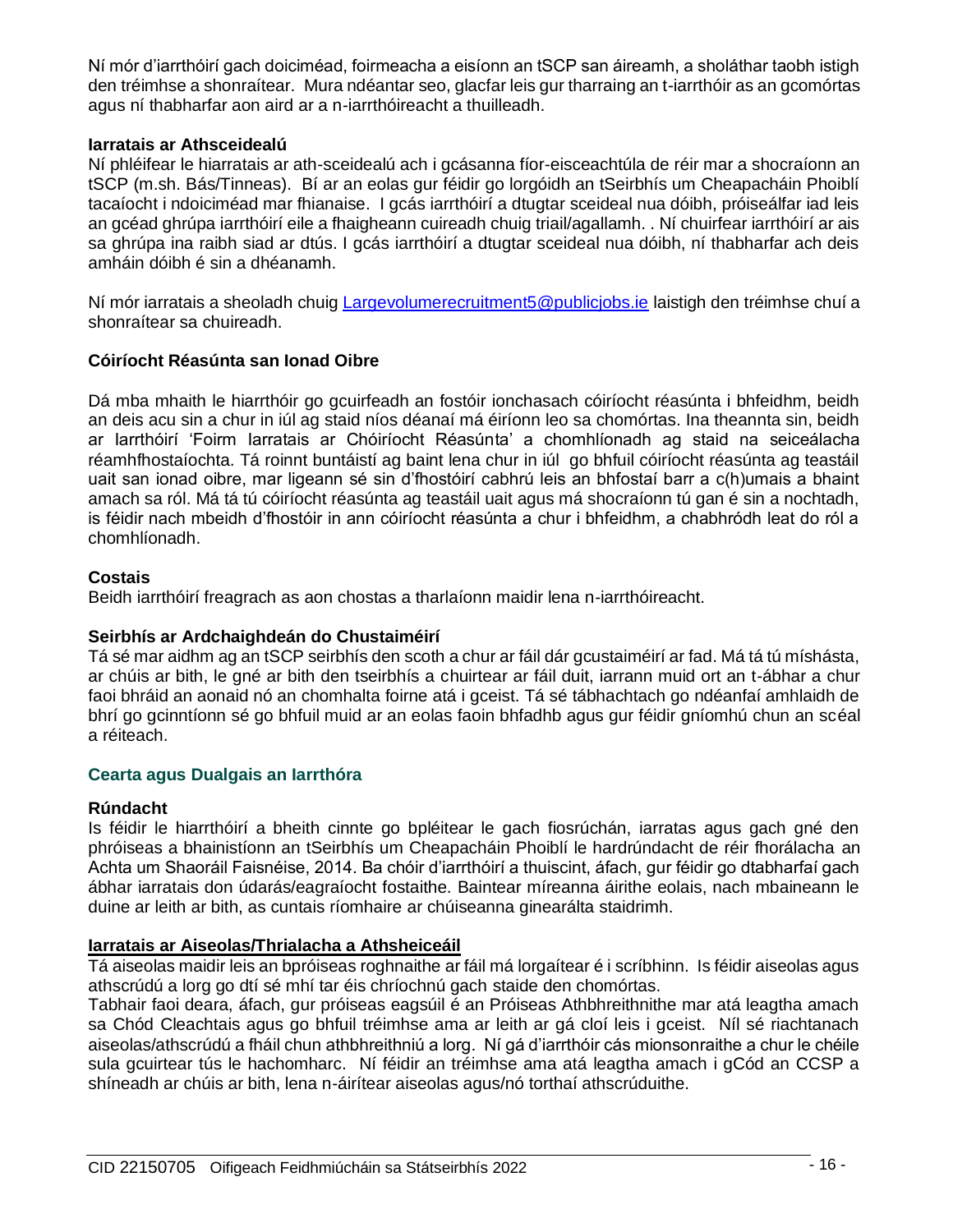Má tá iarrthóir míshásta i ndiaidh dóibh toradh a fháil d'aon staid de phróiseas rognnaithe, is féidir leo:

- 1. Iarratas a dhéanamh ar **Athbhreithniú ar chinneadh** a rinneadh le linn an phróisis
- **Nó**
- 2. **Gearán a Dhéanamh** go raibh an próiseas roghnaithe atá i gceist míchothrom

Is féidir le hiarrthóir tabhairt faoi cheann amháin den dá nós imeachta maidir leis an ngné chéanna de phróiseas roghnaithe, ach ní féidir leo tabhairt faoin dá cheann. Sa chás gur tharla próiseas athbhreithnthe ar phróiseas roghnaithe faoi Alt 7 (de réir mar a leagtar amach thíos) den Chód Cleachtais, ní féidir le gearánaí athbhreithniú eile a lorg faoi Alt 8, seachas i gcásanna fíoreisceachtúla ar fad a shocróidh an Coimisiún um Cheapacháin Seirbhíse Poiblí (CCSP) **ar a thoil**.

Níl aon dualgas ar an tSeirbhís um Cheapacháin Phoiblí an próiseas ceapacháin a stad a fhad is atá siad ag plé le hAthbhreithniú nó le Gearán. Tá an CCSP ag súil leis, áfach, go ndéanfaidh an tSCP idirghabháil, más féidir, i gcásanna ina socraíonn sí gur cosúil go ndearnadh earráid.

# **Iarratas a dhéanamh ar Athbhreithniú faoi Alt 7**

Is féidir le hiarrthóir athbhreithniú a lorg má tá siad míshásta le cinneadh nó gníomh a rinne an tSeirbhís um Cheapacháin Phoiblí (SCP). Déanfaidh an tSeirbhís um Cheapacháin Phoiblí iarratais ar athbhreithniú a mheas de réir fhorálacha **Ailt 7** na gCód Cleachtais do Phoist sa Státseirbhís agus sa tSeirbhís Phoiblí a fhoilsíonn an CCSP.

Nuair a dhéantar iarratas ar athbhreithniú, ní mór don iarrthóir na fíricí a léiríonn, dar leo, go raibh an gníomh nó cinneadh a rinneadh mícheart a chur i láthair. Is féidir go ndiúltófar iarratas ar athbhreithniú murar féidir leis an iarrthóir fíricí a chur i láthair maidir lena gcás.

Mar chuid d'Athbhreithniú Neamhfhoirmiúil, déanfar scrúdú ar aon eolas atá ar fáil maidir leis an bpróiseas earcaíochta agus maidir leis an gcinneadh a rinneadh faoi iarratas an iarrthóra. Seolfar toradh an Phróisis Athbhreithnithe Neamhfoirmiúil chuig an iarrthóir i scríbhinn.

- Ní mór iarratas ar Athbhreithniú Neamhfhoirmiúil a dhéanamh taobh istigh de 5 lá oibre ó fuarthas toradh an chinnidh, agus de ghnáth, socrófar é sé idir an t-iarrthóir agus ionadaí de chuid na Seirbhíse um Cheapacháin Phoiblí a raibh baint mhór acu leis an bpróiseas roghnaithe a riar.
- Sa chás go bhfuil an t-iarrthóir míshásta fós tar éis díospóireacht neamhfhoirmiúil a bheith acu, is féidir leo tabhairt faoi na nósanna imeachta thíos.

Ní mór iarratas ar Athbhreithniú Foirmiúil a dhéanamh laistigh de 5 lá oibre tar éis fhógra an chéad chinnidh, nó laistigh de 5 lá oibre ó fógraíodh toradh an phróisis Athbhreithnithe Neamhfhoirmiúil. Ní féidir síneadh ar na teorainneacha ama seo a cheadú ach amháin i gcás imthosca atá neamhchoitianta ar fad agus is é an Príomhfheidhmeannach amháin a dhéanfaidh an cinneadh, mar is toil leis.

- Ní mór don iarrthóir a c(h)úis gearáin maidir leis an bpróiseas a chur i scríbhinn chuig an bPríomhfheidhmeannach (trí mheán an ríomhphoist chuig [ceomailbox@publicjobs.ie](mailto:ceomailbox@publicjobs.ie) nó i scríbhinn chuig an bPríomhoifigeach Feidhmiúcháin, an tSeirbhís um Cheapacháin Phoiblí, Áras na Caibidle, Sráid na Mainistreach Uachtarach, Baile Átha Cliath 1), ina leagann siad amach na fíricí a léiríonn, dar leo, go bhfuil an beart a rinneadh nó an cinneadh a rinneadh mícheart.
- Déanfaidh duine atá iomlán neamhspleách ón bpróiseas roghnaithe an tAthbhreithniú Foirmiúil.
- Ní foláir toradh an Athbhreithnithe Fhoirmiúil a chur in iúl don iarrthóir laistigh de 25 lá oibre ó fuarthas an t-iarratas ar athbhreithniú de ghnáth. Mura ndéantar cinneadh de bharr an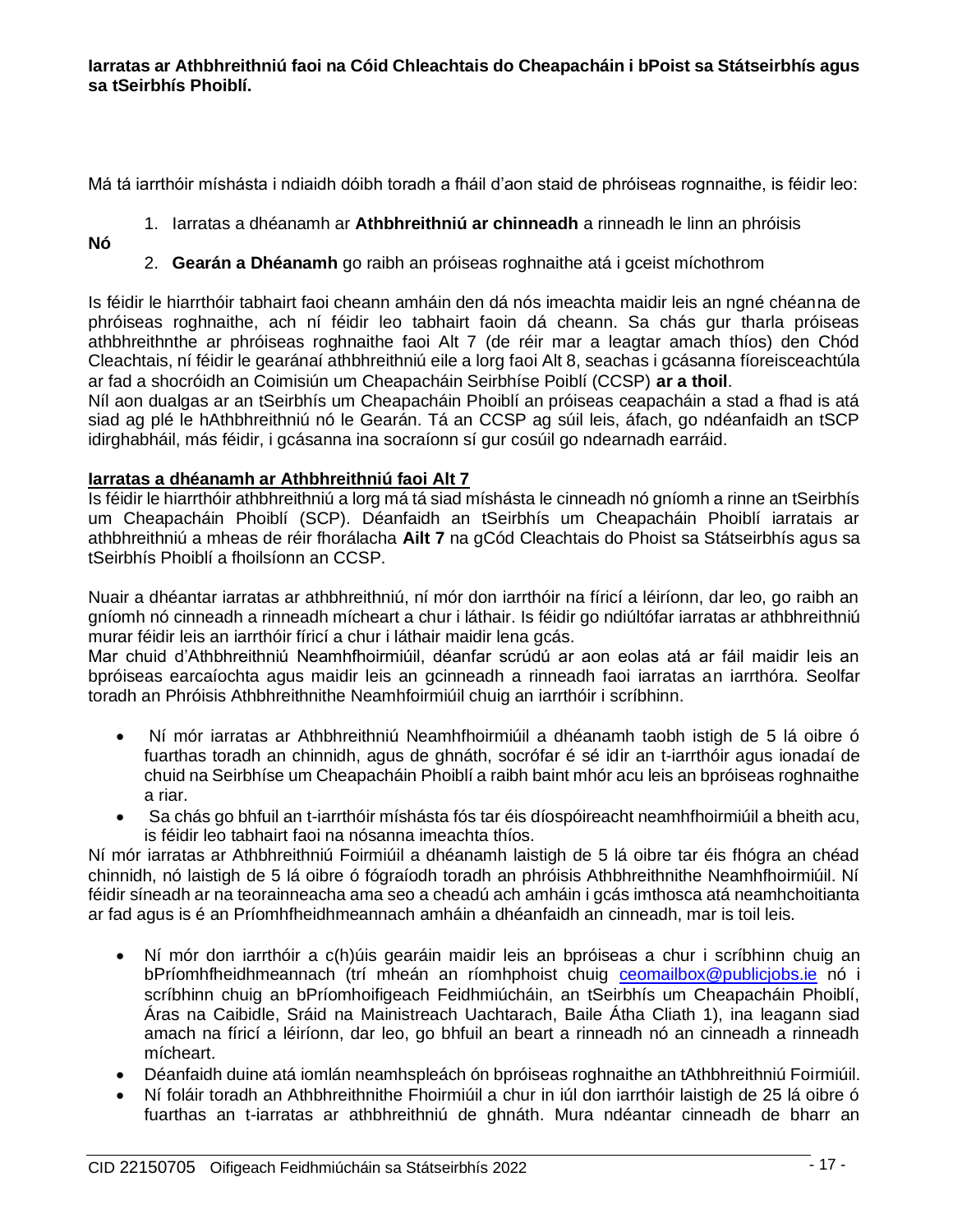fhiosrúcháin le linn na tréimshe ama seo, ní mór don tSCP an t-iarrthóir a choinneáil ar an eolas maidir le stádas an athbhreithnithe agus maidir le cúiseanna na moille.

# **Gearán a dhéanamh faoi Alt 8**

Is féidir go gceapfadh iarrthóir gur sháraigh an tSeirbhís um Cheapacháin Phoiblí Cód Cleachtais an Choimisiúin ar bhealach a bhféadfadh cur as d'ionracas an chinnidh a rinneadh sa phróiseas ceapacháin. Tríd an bpróiseas gearáin is féidir le hiarrthóir gearán a dhéanamh faoi **Alt 8** chuig an tSCP ar dtús agus chuig an gCoimisiún um Cheapacháin Seirbhíse Poiblí ina dhiaidh sin ar achomharc sa chás go bhfuil siad míshásta fós.

Mar thoradh ar phróiseas Gearáin faoi Alt 8, is féidir go socrófaí an tSCP nó an CCSP nár chloígh an próiseas earcaíochta agus roghnaithe atá i gceist leis an gcaighdeán a leagtar amach sa Chód Cleachtais. I gcásanna den chineál seo, is féidir go ndeánfaí an tSCP agus an CCSP moltaí chun a chinntiú nach dtiocfaidh na deacrachtaí céanna chun cinn arís sa todhchaí. **Ní féidir leis an gCCSP ordú a thabhairt don tSCP cinneadh a rinneadh le linn an phróisis cheapacháin a athrú.** Ba chóir d'iarrthóir atá ag iarraidh fiosrúchán a lorg maidir le cinneadh a rinneadh faoina n-iarratas mar chuid de phróiseas roghnaithe iarratas a dhéanamh ar Athbhreithniú faoi Alt 7, de réir mar a leagtar amach thuas. Ní mór don ghearánaí na fíricí a léiríonn, dar leo, go raibh an próiseas mícheart a chur i láthair. Ní mór don ghearánaí an ghné den Chód a sáraíodh, dar leo, a shainaithint agus aon doiciméad ábhartha a chabhródh lena líomhain a chur leis. Is féidir go gcaithfear amach gearán ar bith murar féidir leis an ngearánaí tacaíocht a thabhairt dá líomhaintí trí thaispeáint conas nár chomhlíon an tSeirbhís um Cheapacháin Phoiblí prionsabail an Chóid seo.

Mar chuid den Ghearán Neamhfhoirmiúil, déanfar scrúdú ar aon eolas atá ar fáil maidir leis an bpróiseas earcaíochta. Seolfar toradh an Ghearáin Neamhfhoirmiúil chuig an iarrthóir i scríbhinn.

- Ní mór Gearán Neamhfhoirmiúil a dhéanamh taobh istigh de 5 lá oibre ó fuarthas toradh an chinnidh, agus de ghnáth, socrófar é sé idir an t-iarrthóir agus ionadaí de chuid na Seirbhíse um Cheapacháin Phoiblí a raibh baint mhór acu leis an bpróiseas roghnaithe a riar.
- Sa chás go bhfuil an t-iarrthóir míshásta fós tar éis díospóireacht neamhfhoirmiúil a bheith acu, is féidir leo tabhairt faoi na nósanna imeachta thíos.

Ní mór Gearán Foirmiúil a dhéanamh laistigh de 5 lá oibre tar éis fhógra an chéad chinnidh, nó laistigh de 5 lá oibre ó fógraíodh toradh an Ghearáin Neamhfhoirmiúil. Ní féidir síneadh ar na teorainneacha ama seo a cheadú ach amháin i gcás imthosca atá neamhchoitianta ar fad agus is é an Príomhfheidhmeannach amháin a dhéanfaidh an cinneadh, mar is toil leis.

- Ní mór don iarrthóir a c(h)úis gearáin maidir leis an bpróiseas a chur i scríbhinn chuig an bPríomhfheidhmeannach (trí mheán an ríomhphoist chuig [ceomailbox@publicjobs.ie](mailto:ceomailbox@publicjobs.ie) nó i scríbhinn chuig an bPríomhoifigeach Feidhmiúcháin, an tSeirbhís um Cheapacháin Phoiblí, Áras na Caibidle, Sráid na Mainistreach Uachtarach, Baile Átha Cliath 1), ina leagann siad amach na fíricí a léiríonn, dar leo, go bhfuil an beart a rinneadh nó an cinneadh a rinneadh mícheart.
- Déanfaidh duine atá iomlán neamhspleách ón bpróiseas roghnaithe fiosrúchán maidir leis an nGearán Foirmiúil.
- Ní foláir toradh an Ghearáin Fhoirmiúil a chur in iúl don iarrthóir laistigh de 25 lá oibre ó fuarthas an t-iarratas ar athbhreithniú de ghnáth. Mura ndéantar cinneadh de bharr an fhiosrúcháin le linn na tréimshe ama seo, ní mór don tSCP an t-iarrthóir a choinneáil ar an eolas maidir le stádas an athbhreithnithe agus maidir le cúiseanna na moille.

**Tá tuilleadh eolais faoin nós imeachta thuas ar fáil sa Chód Cleachtais do Cheapacháin i bPost sa Státseirbhís agus sa tSeirbhís Phoiblí atá ar fáil ar shuíomh gréasáin an Choimisiúin um Cheapacháin Seirbhíse Poiblí [www.cpsa.ie](http://www.cpsa.ie/)**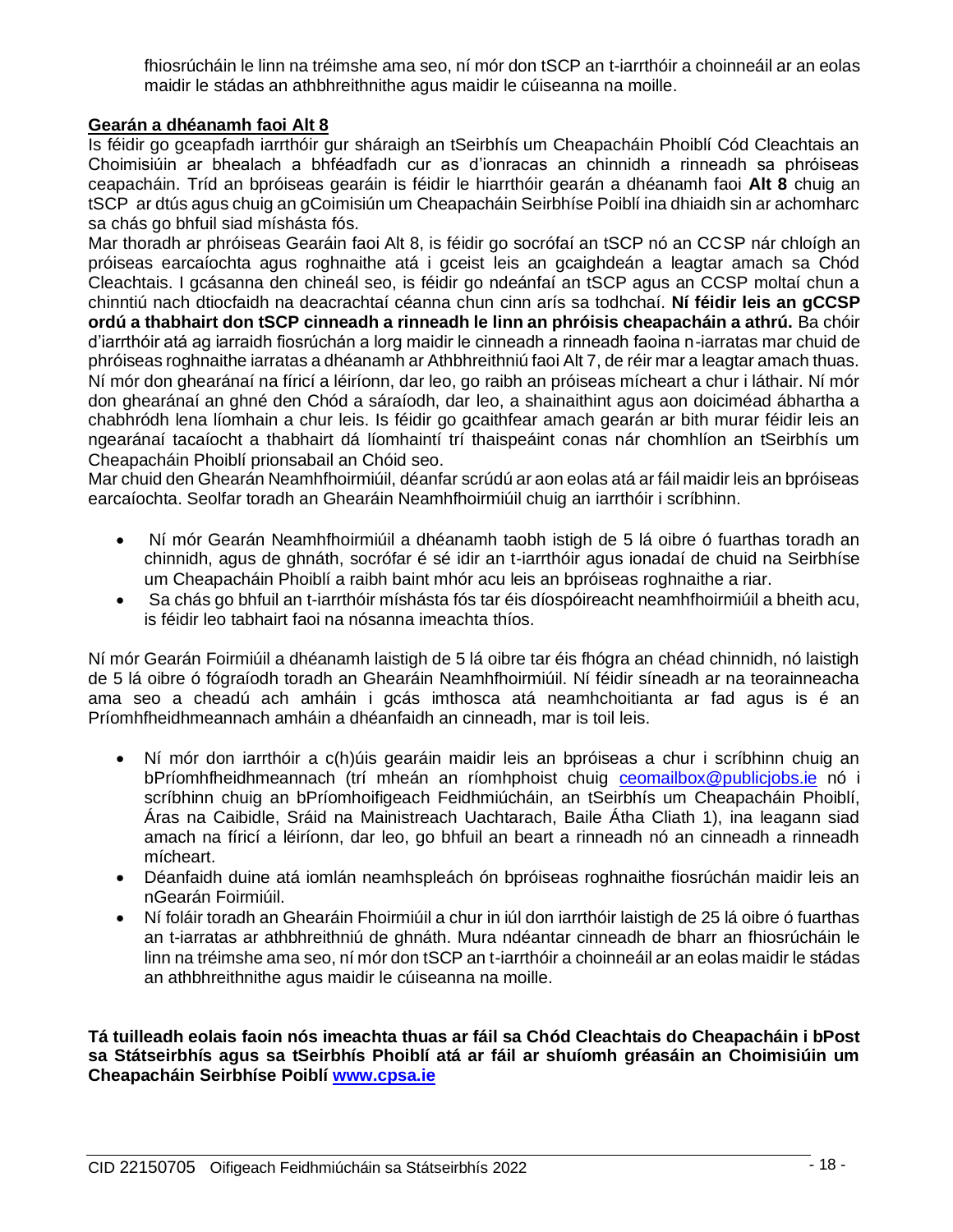Níl aon dualgas ar an tSeirbhís um Cheapacháin Phoiblí an próiseas ceapacháin a stad a fhad is atá siad ag plé le hathbhreithniú. Bí ar an eolas i gcás gur tharla athbhreithniú foirmiúil de phróiseas earcaíochta agus roghnaithe faoi Alt 7 den Chód Cleachtais, ní féidir leis an ngearánaí athbhreithniú eile a lorg faoi Alt 8 seachas i gcásanna fíoreisceachtúla ar fad a shocróidh an Coimisiún ar a thoil.

# **Dualgais na nIarrthóirí:**

Níl cead ag iarrthóirí:

- eolas bréagach a thabhairt go feasach nó go meargánta
- duine ar bith a chanbhasáil, le haslú nó gan aslú
- iarrthóir a phearsanú ag céim ar bith den phróiseas
- cur isteach ar an bpróiseas ar aon bhealach nó cur as dó

# **Cód Cleachtais a Shárú**

Aon duine a sháróidh na forálacha thuas, nó a chuideoidh le duine éigin eile na forálacha thuas a shárú, tá an duine sin ciontach i gcion. Is féidir fíneáil agus/nó príosúnacht, a chur ar dhuine atá ciontach i gcion.

Ina theannta sin, i gcás gur iarrthóir i bpróiseas earcaíochta a bhí nó atá sa duine a fuarthas ciontach i acion.

- dícháileofar iad mar iarrthóir agus tógfar amach as an gcomórtas iad;
- má ceapadh iad i bpost tar éis an phróisis roghnaithe, cuirfear as an bpost iad.

# **Rúndacht maidir le hEolas agus hÁbhair**

Ní mór a chuimhneamh go bhfuil próiseas iomaíoch i gceist don phost agus go bhfuil an t-ionracas fíorthábhachtach. Is féidir go ndícháileofar duine ón gcomórtas mar gheall ar ábhar scrúdaithe a roinnt le duine eile m.sh. trí na meáin shóisialta nó ar shlí ar bith eile.

Tabhair faoi deara, le do thoil, go bhfuil gach triail agus ábhar trialach faoi réir ag cóipcheart agus tá cosaint ar gach ceart. Ní féidir aon chuid den ábhar measúnaithe (sleachta eolais san áireamh agus roghanna a d'fhéadfadh a bheith ann do cheisteanna agus fhreagraí) nó ábhar bainteach agus/nó ábhar agallaimh a atáirgeadh nó a chraoladh i bhfoirm ar bith nó trí mhodh ar bith, lena n-áirítear modh leictreonach nó meicniúil, fótachóipeáil, priontáil, taifeadadh, scríofa nó eile, ag staid ar bith. Is coir é seo a dhéanamh agus is féidir go bhfágfaí as an bpróiseas roghnaithe thú dá bharr. Má bhriseann duine ar bith an fhoráil seo, nó má chuidíonn siad le duine(daoine) eile an fhoráil seo a bhriseadh, is féidir go gcuirfí an dlí agus/nó agra sibihialta ar an duine sin as caillteanas cóipchirt nó maoine intleachtúla.

# **Fearas Taifeadta a Úsáid**

Ní cheadaíonn an tSeirbhís um Cheapacháin Phoiblí aon fhearas taifeadta a úsáid ina foirgneamh nó in áit ar bith ina mbíonn measúnú/trialacha/agallaimh srl ar siúl, m.sh. agallaimh físe, teileachomhdháil. Baineann sin le taifeadadh fuaime ar bith nó pictiúr socair nó taifeadadh físeáin de chineál ar bith cé acu an bhfuil taifeadadh fuaime i gceist nó nach bhfuil agus tá gach cineál feiste a úsáidtear don chuspóir sin i gceist. Ní mór do dhuine ar bith ar mhian leo fearas dá leithéid a úsáid do cheann ar bith de na cúiseanna seo cead scríofa a lorg roimh ré. Tá an polasaí seo i bhfeidhm chun príobháideachas na mball foirne agus na n-iarrthóirí/gcliant a chosaint chomh maith le hionracas an ábhair mheasúnaithe agus na bpróiseas measúnaithe. Duine ar bith a úsáideann fearas taifeadta mar seo gan chead, tá an duine sin ag sárú an pholasaí seo. Is féidir iarrthóir ar bith a dhéanann sárú dá leithéid a dhícháiliú ón gcomórtas agus d'fhéadfaí an t-iarrthóir sin a ionchúiseamh faoi alt 55 den Acht um Bainistíocht Seirbhíse Poiblí (Earcaíocht agus Ceapacháin), 2004.

# **An Rialachán Ginearálta um Chosaint Sonraí (RGCS)**

Tháinig an Rialachán Ginearálta um Chosaint Sonraí (RGCS) isteach ar an 25 Bealtaine 2018 in ionad an chreata um chosaint sonraí a bhí i bhfeidhm faoi Threoir um Chosaint Sonraí an AE.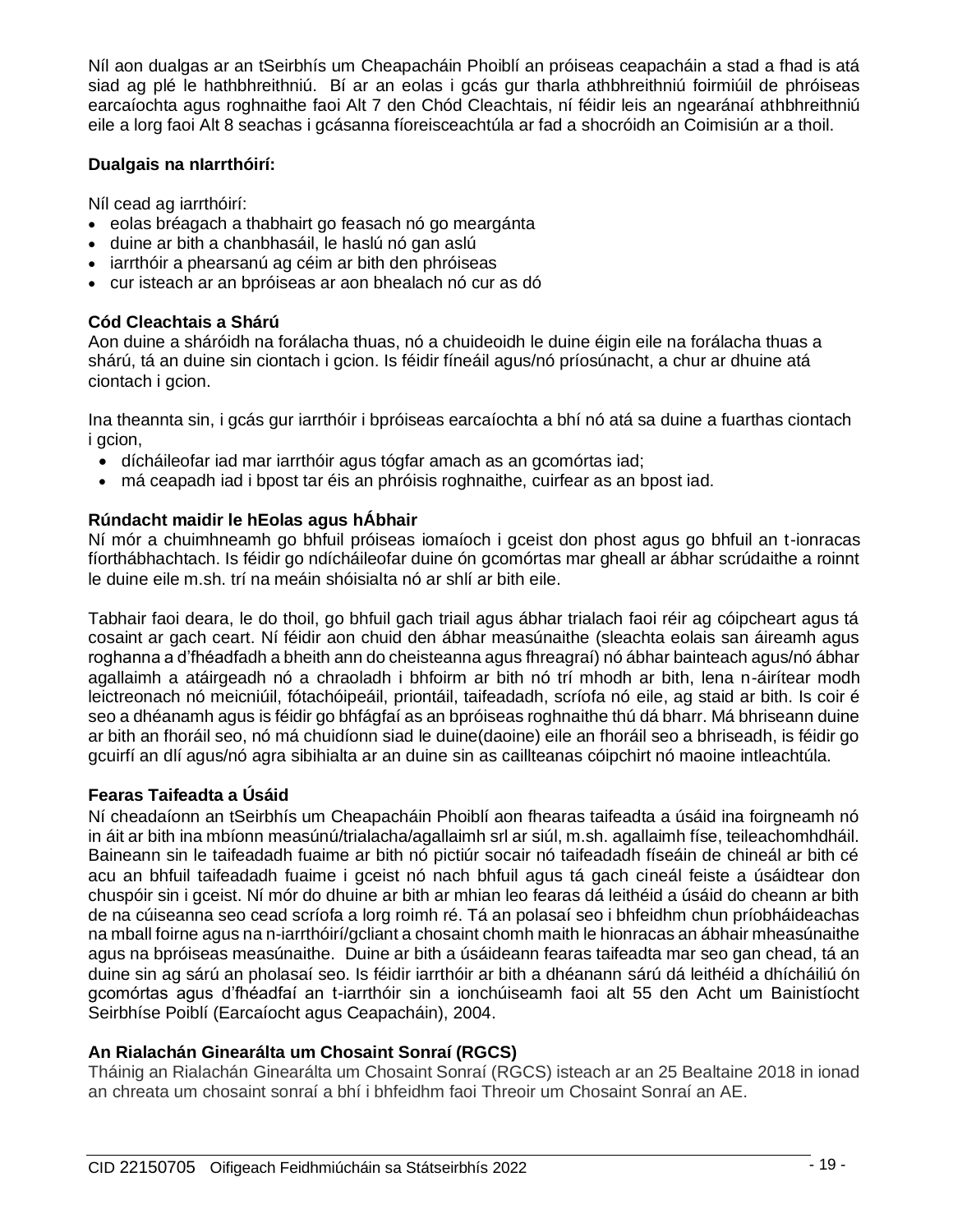Nuair a chláraíonn tú ar publicjobs.ie nó má chuireann tú iarratas isteach, is féidir linn taifead ríomhaire a chruthú faoi d'ainm. Úsáidtear eolas a chuireann tú isteach le d'iarratas ar phost chun d'iarratas a phróiseáil. Má bhaintear úsáid as tríú páirtí chun d'iarratas a phróiseáil, is féidir go mbeidh sé riachtanach eolas a thabhairt dóibh agus déanfar gach iarracht a chinntiú go bhfuil na sonraí slán. Má roghnaítear thú ón gcomórtas earcaíochta agus roghnaithe, is féidir go gcuirfear d'iarratas ar fáil do rannóg na nAcmhainní Daonna san eagraíocht inar sannadh thú.

Chun iarratas a dhéanamh teacht ar do shonraí pearsanta, seol d'iarratas chuig: [dpo@publicjobs.ie](mailto:dpo@publicjobs.ie)  agus bí cinnte go ndéanann tú cur síos cruinn ar na taifid atá á lorg agat chun gur féidir linn na taifid chuí a fháil.

Tá eolas i dtaca le sonraí pearsanta iarrthóra atá i seilbh na Seirbhíse um Cheapacháin Phoiblí leagtha amach ar an leathanach a bhaineann le Cosaint Sonraí ar www.publicjobs.ie [www.publicjobs.ie.](http://www.publicjobs.ie/)

#### **Canbhasáil**

Ní foláir d'iarrthóirí a thuiscint go ndéanfar duine a dhícháiliú de thoradh canbhasála agus go ndéanfar iad a eisiamh ón bpróiseas dá dheasca.

#### **Eile**

Is féidir go ndéanfaidh páirtithe eile cuid den phróiseas iarratais. I gcásanna dá leithéid beidh sé riachtanach do chuid eolais a roinnt idir an tSeirbhís um Cheapacháin Phoiblí agus na páirtithe seo chun d'iarratas a phróiseáil.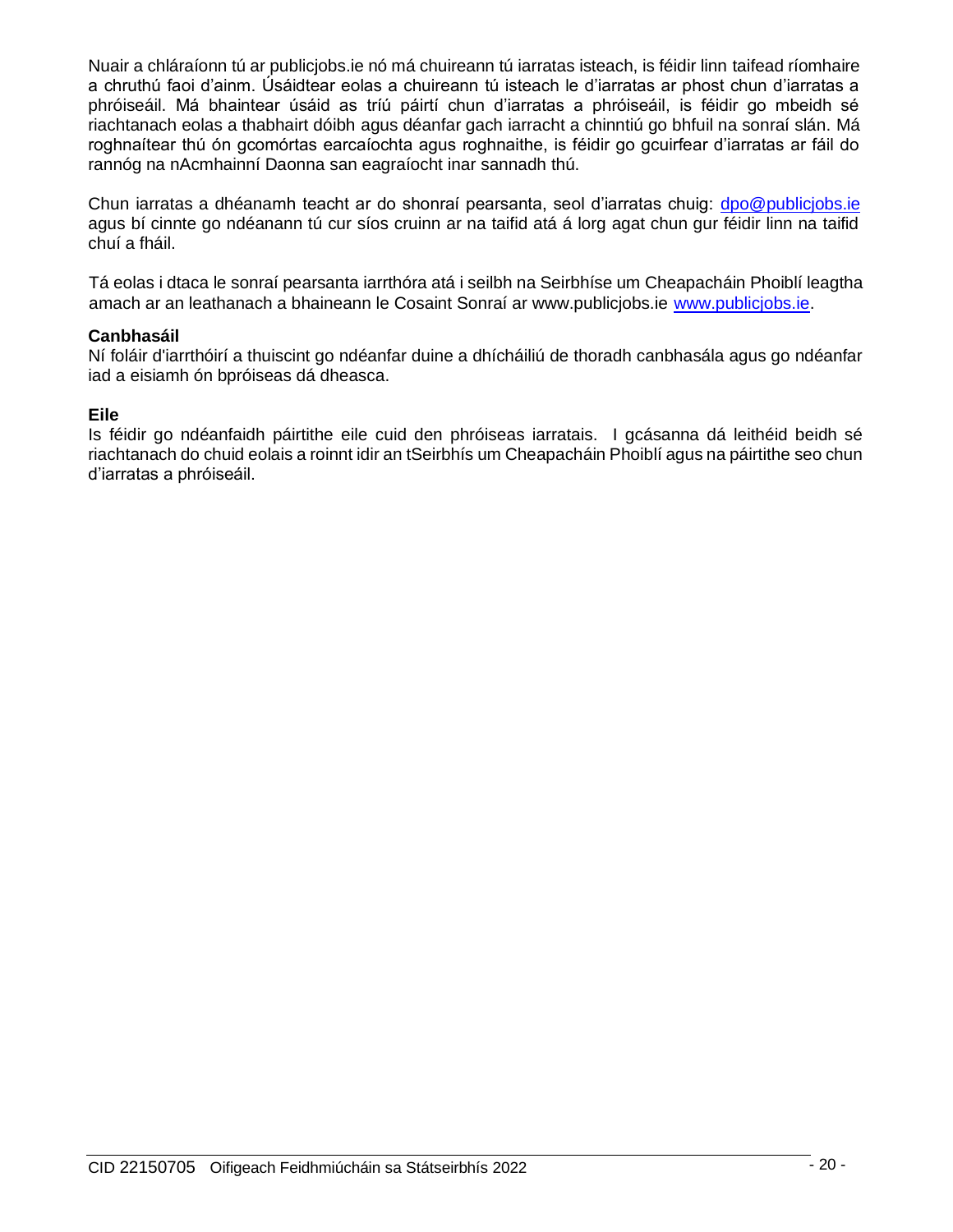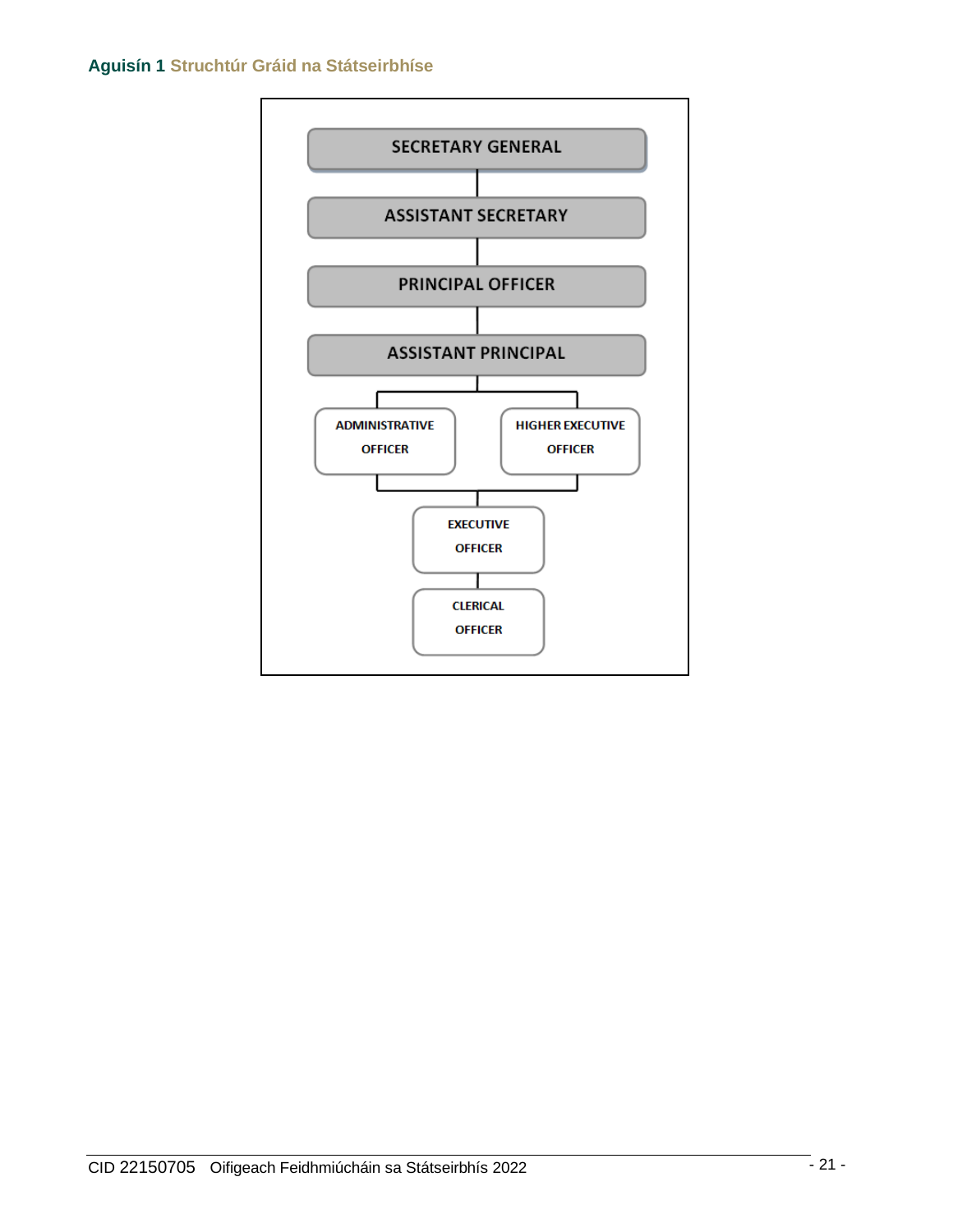